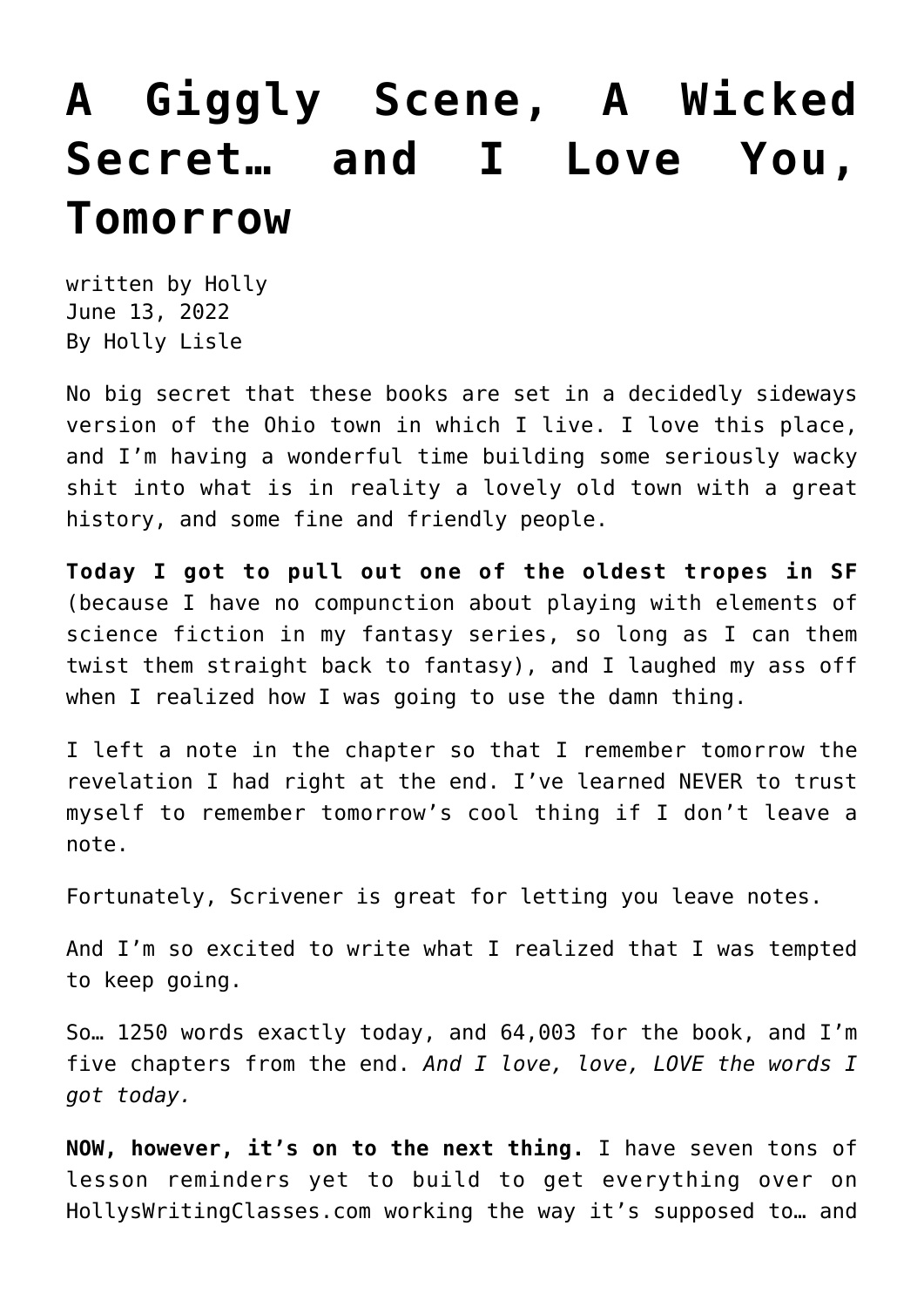I need to get at least half a ton of them built today.

So with words finished, and the start of today's headache already moving in like clouds before an oncoming storm, I'm going to go do lesson reminder links in lesson reminders for writing classes for at least one hour.

**Get Holly's Free Fiction Sampler, plus Weekly Fiction Updates, and when these books go on sale,** *get invited to the launch.*

Contents © Holly Lisle. <https://hollylisle.com> All Rights Reserved

# **[In spite of a bit of uphill](https://hollylisle.com/in-spite-of-a-bit-of-uphill-ery-i-got-there-1281-words-62753-total/)[ery, I got there. 1281 words,](https://hollylisle.com/in-spite-of-a-bit-of-uphill-ery-i-got-there-1281-words-62753-total/) [62,753 total](https://hollylisle.com/in-spite-of-a-bit-of-uphill-ery-i-got-there-1281-words-62753-total/)**

written by Holly June 13, 2022 [By Holly Lisle](https://hollylisle.com)

And I managed along the way to muddy my feet on Vikings, evolutionary biology, predator psychology, and something that looks like next Monday it could traipse into the realm of the steamy near-miss.

I also had a lot of wicked fun, got in a couple of funny oneliners, and at the end of the day (and the week), I'm pretty pleased by where I am in the novel, and what awful things I'm going to do to my main character next week — all now set up by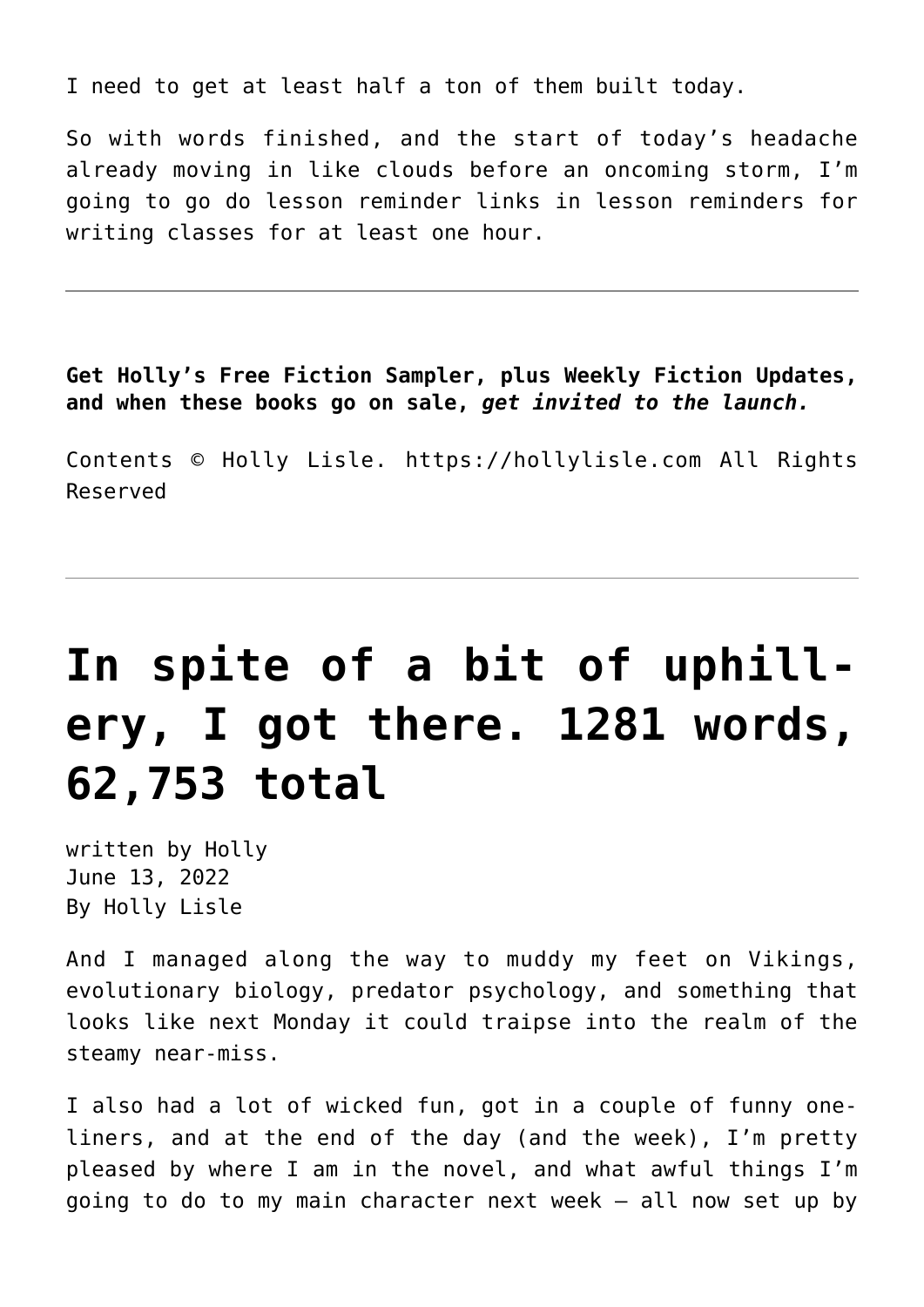the casual and off-hand hints in the book related to the items listed above.

So with that, I'm going to take my damned headache and head off into the weekend to put my feet up and NOT think about the stuff I set up today.

I'll get a much fresher take on all of this if, as I come back to it next Monday, I've had a chance for forget why I put that stuff in there, so that I'll be able to clearly see what fits, and what was overkill.

This is pure How To Think Sideways stuff, and I absolutely love when it clicks like this.

*But anyway…*

Hope you have a great weekend. I plan to.

Contents © Holly Lisle. <https://hollylisle.com> All Rights Reserved

# **[SURPRISED!!! Two characters](https://hollylisle.com/surprised-two-characters-who-went-missing-reappeared-today-with-a-helluva-story/) [who went missing reappeared](https://hollylisle.com/surprised-two-characters-who-went-missing-reappeared-today-with-a-helluva-story/) [today with a helluva story…](https://hollylisle.com/surprised-two-characters-who-went-missing-reappeared-today-with-a-helluva-story/)**

written by Holly June 13, 2022 [By Holly Lisle](https://hollylisle.com)

I didn't know what to expect when I sat down to write today, and what happened when the words started rolling in came at me from out of left field.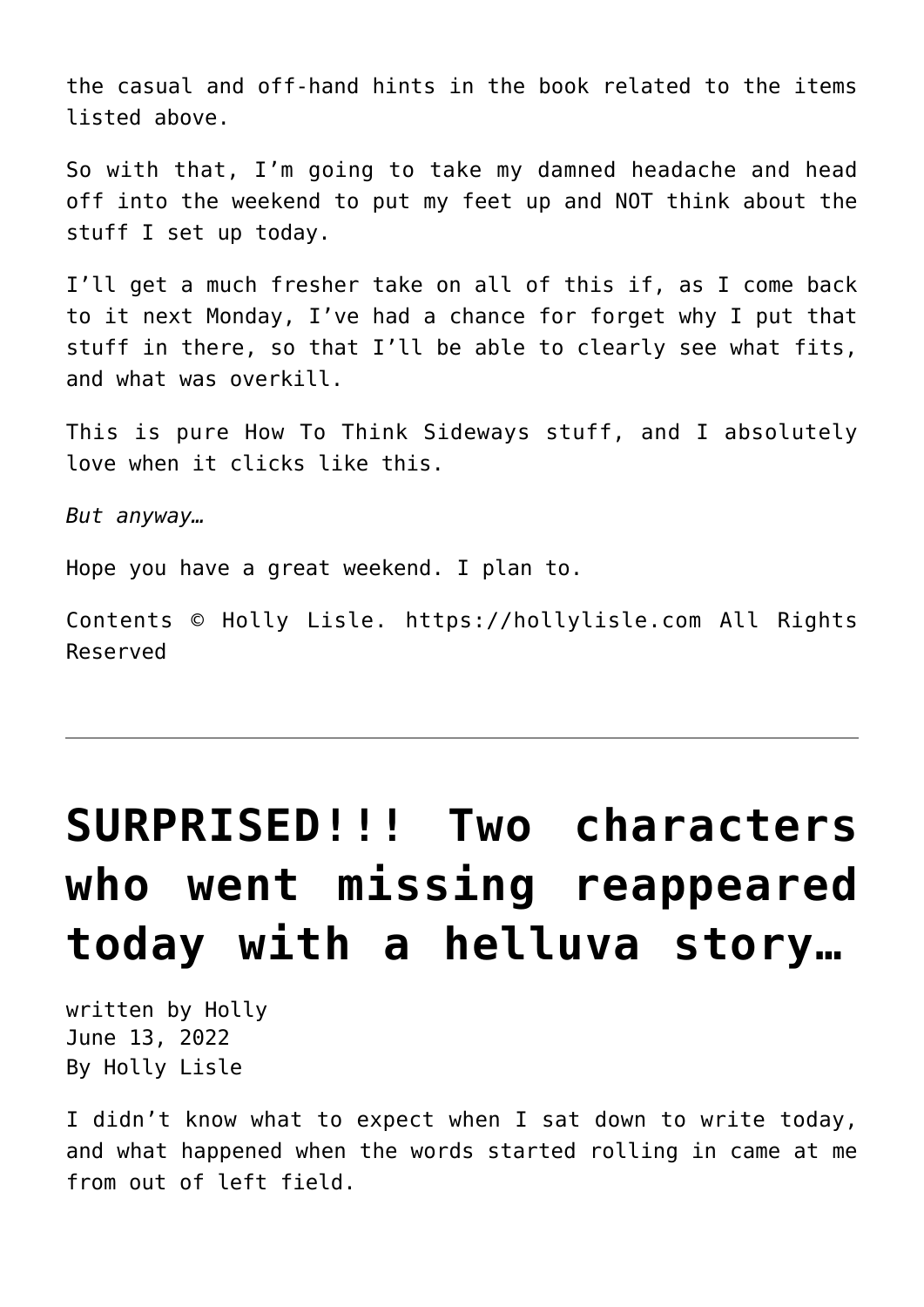The whole writing time was pretty perfect  $-$  it answered a question I thought I'd lost track of, allowed me to bring back two folks I loved, and just FLEW as I worked my way through the scene.

1369 total words for the day and 52,059 on the novel… and I'm in great shape to pick this back up on Monday.

Contents © Holly Lisle. <https://hollylisle.com> All Rights Reserved

# **[Wow! 1412 words, two hours…](https://hollylisle.com/wow-1412-words-two-hours-and-lightning-struck-or-am-i-making-a-huge-mistake/) [And LIGHTNING struck! \(Or…](https://hollylisle.com/wow-1412-words-two-hours-and-lightning-struck-or-am-i-making-a-huge-mistake/) ["Am I making a huge](https://hollylisle.com/wow-1412-words-two-hours-and-lightning-struck-or-am-i-making-a-huge-mistake/) [mistake?"\)](https://hollylisle.com/wow-1412-words-two-hours-and-lightning-struck-or-am-i-making-a-huge-mistake/)**

written by Holly June 13, 2022 [By Holly Lisle](https://hollylisle.com)

I'd written myself into a corner yesterday, and I had absolutely no clue what was going to happen next.

See… Brain writes the outlines and the overall planning. Gut, however, writes the words, and Gut  $-$  like a willful horse  $-$  is entirely capable of getting the bit between his teeth and galloping straight toward whatever suddenly looks good.

Over the last few days (my time, not hers) my main character has experienced an appalling revelation, a near-death experience, and an unexpected triumph combined with a terrible loss…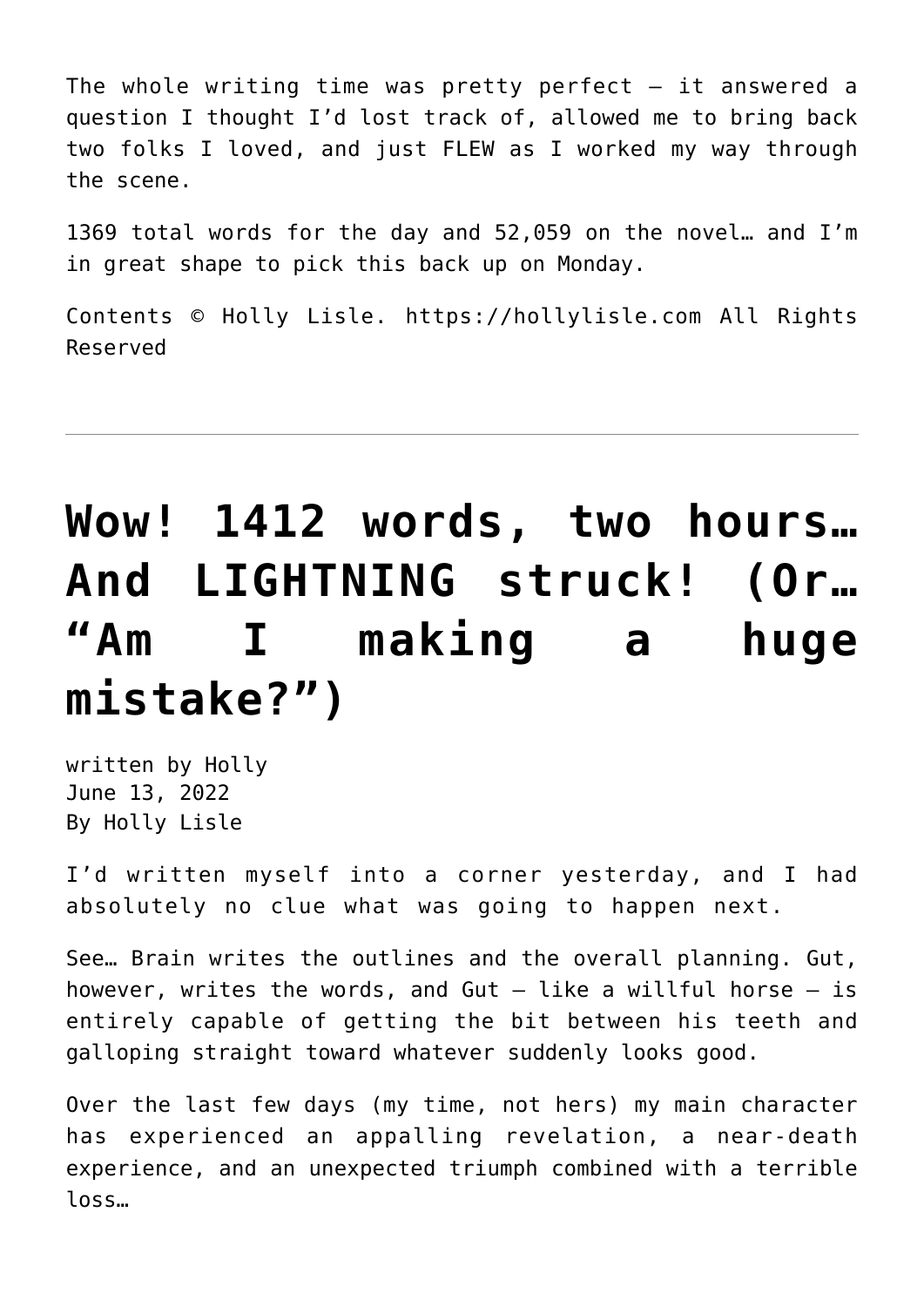And I thought she was still heading toward the same basic endstory objective, but getting there by some strange side paths.

I was still having to get there by pure pantsing, because I left my line-for-scene outline a couple chapters ago in pursuit of The Better Idea.

But today I found myself staring at a wall where I realized I'd just caused the utter obliteration of the ending I thought I was going to write.

Brain was muttering…

*"Right… That thing you blew up yesterday was supposed to be the heart of your conflict for another five books after this five, and now… BLAMMO? You sure you want to save what you did yesterday? You can go back. Back is SAFE. Back in KNOWN. Back is the PLAN… and you liked the PLAN when you wrote it."*

Gut held firm. Gut said, *"Don't be a chicken. You knew yesterday's stuff was cool when you wrote it, and now you want to wuss out and go with what's safe? C'mon! Grow a pair!"* 

Small side note here while I point out that my gut is kind of a jerk sometimes… but it's almost always right about the fiction, so I have learned to look past the taunting to the meat of the argument.

*Which is that what I got yesterday was really cool. Gut is absolutely right about that.*

It isn't what I planned, but it's better than what I'd planned. It isn't Safe. But Safe in fiction, the Known in fiction, the Expected in fiction… are always *okay.*

They are NEVER fucking amazing.

And today I had to look at the loss of some words to return to the Safe Known. Or to keep moving forward in pursuit of the hope of bringing home something fucking amazing…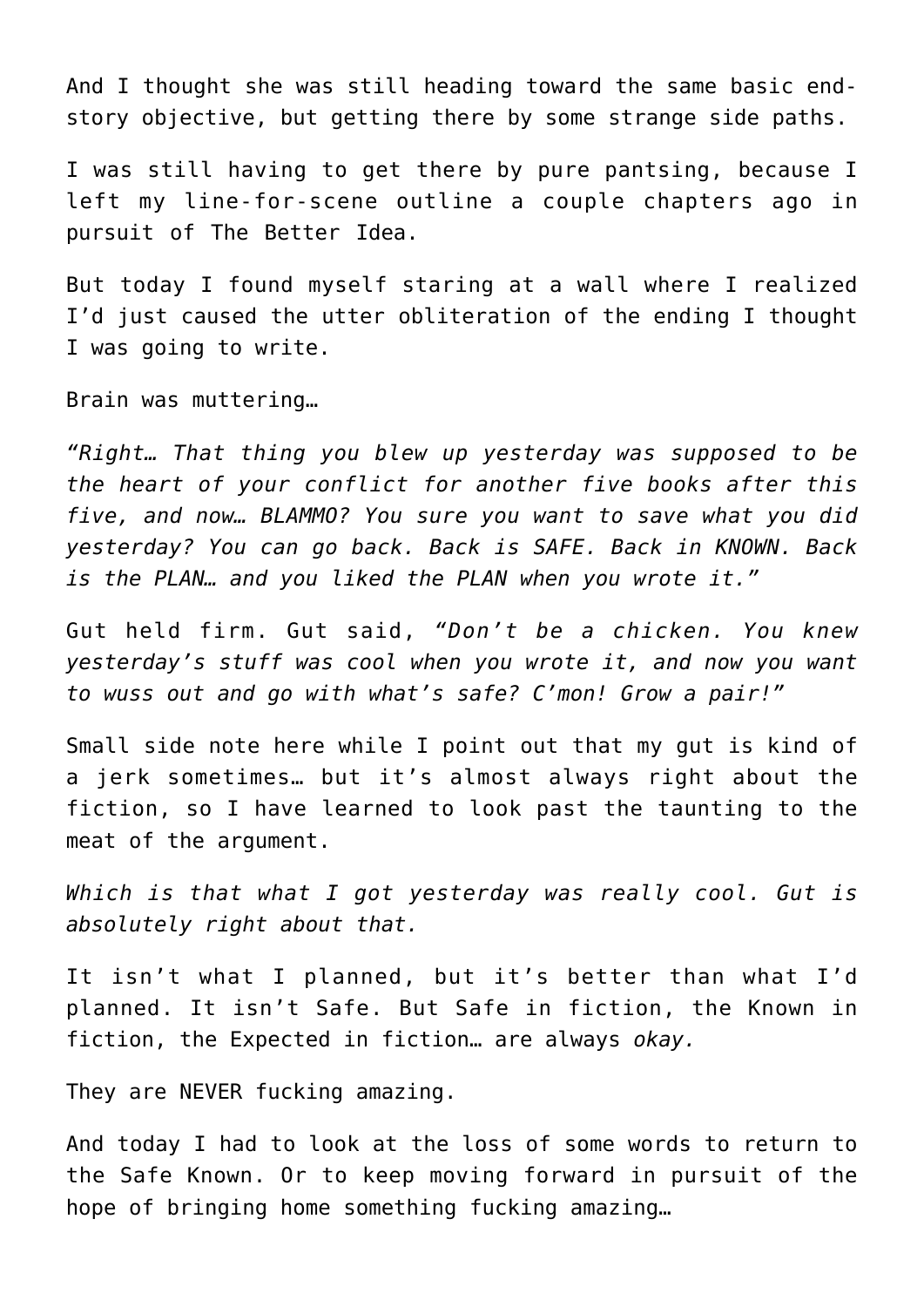With the acknowledged very real possibility that I will fall on my face, absolutely wreck this story, and then have a gruelling, long slog through it when I go back through to do the One-Pass Five Book Revision <shudder> that waits for me at the end of this process. Where I will end up turning it into the book I'd planned to write.

I'm choosing to chase the chance to make this fucking amazing.

This may be a serious tactical error on my part, and if you find me in here next month muttering, "Yep… should have got back to the outline…"

Then…

You're invited to say, "Well, I thought you were nuts when you veered away from your plan into fresh new territory."

Not yet, though. Let's see where this goes.

Contents © Holly Lisle. <https://hollylisle.com> All Rights Reserved

# **[OHIO 5: Small words, but](https://hollylisle.com/ohio-5-small-words-but-yesterdays-revelation-continues-to-spawn-big-things/) [yesterday's revelation](https://hollylisle.com/ohio-5-small-words-but-yesterdays-revelation-continues-to-spawn-big-things/) [continues to spawn big things](https://hollylisle.com/ohio-5-small-words-but-yesterdays-revelation-continues-to-spawn-big-things/)**

written by Holly June 13, 2022 [By Holly Lisle](https://hollylisle.com)

I got 272 words and now have 12,393.

And what I got built on big, scary things that I discovered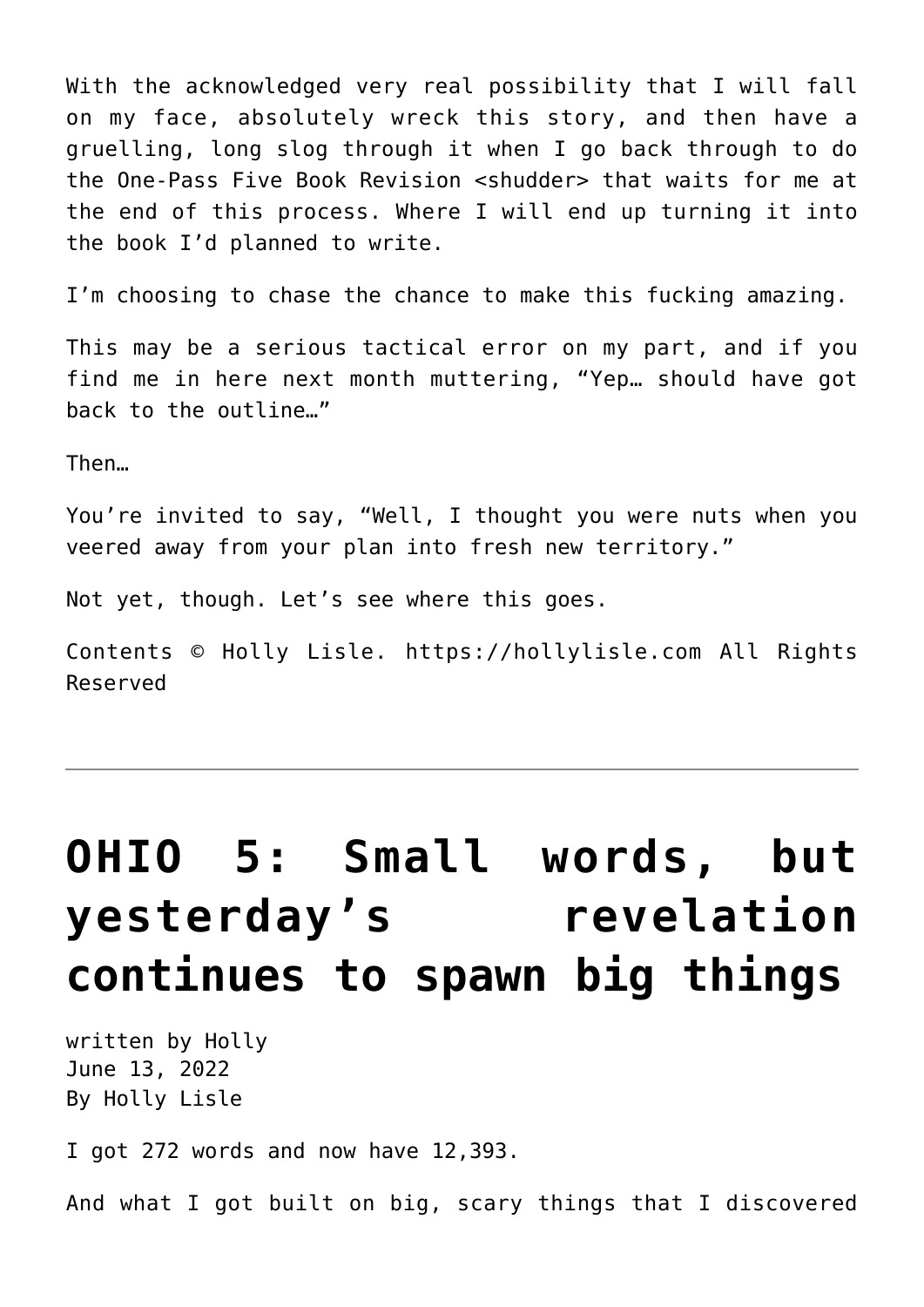yesterday, and gave me a nice new segment of the same scene.

I'll be glad when I can spend more time on Ohio 5, but we're in the last stages of replacing the old HollysWritingClasses.com software with the new software, and there are a ton of things on that which I have to be around for and to be a part of.

We thought we'd be doing the move today, though (in which case I would have gotten NO words), and we'll find out later today whether we'll be able to do it tomorrow.

We have just ONE sticking point. I'm hoping today it comes unstuck.

I wanna get back to writing FULL-time again.

Contents © Holly Lisle. <https://hollylisle.com> All Rights Reserved

# **[Yippeeeee!!! Good News on](https://hollylisle.com/yippeeeee-good-on-ohio-5-writing-site-updates/) [Ohio 5 & Writing Site](https://hollylisle.com/yippeeeee-good-on-ohio-5-writing-site-updates/) [Updates!](https://hollylisle.com/yippeeeee-good-on-ohio-5-writing-site-updates/)**

written by Holly June 13, 2022 [By Holly Lisle](https://hollylisle.com)

I had a blast this morning. Lost track of time, (and as a result got twice as many words as the last few writing days)…

And I got a kick-ass start to Chapter Two. My MC is in trouble, her entire town is in trouble, and in MY tomorrow but her next three seconds, she is going to get some awful news.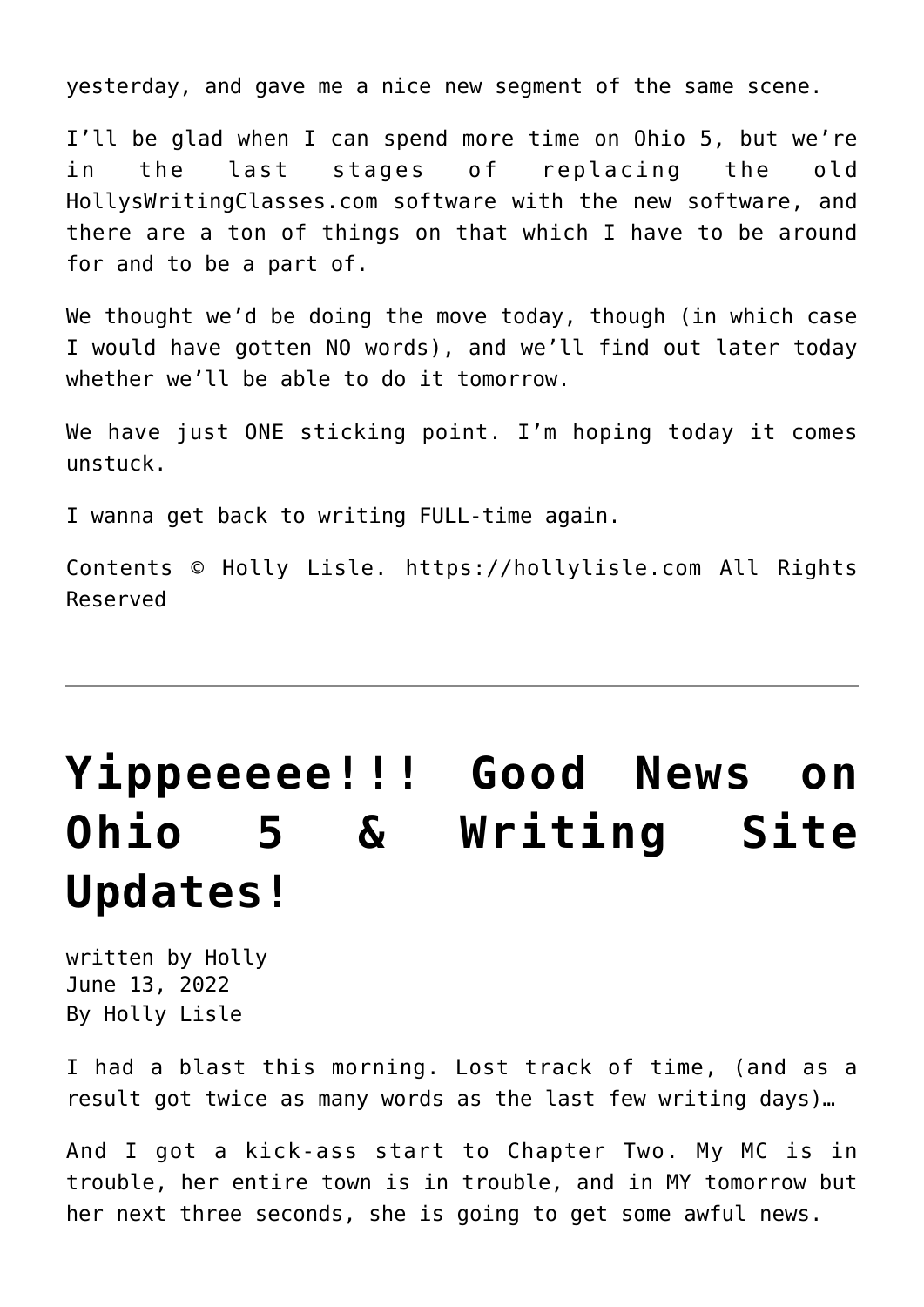Which I am really looking forward to writing.

But, with 506 words for the day, 3,122 words for the book, and a nice, solid start to Chapter 2, I must now go work on the website.

I'm working on the emails that will bring groups of HWC members back to the site after we replace the school with the new software. I also have some "techie for other folks, but I have to set it up" stuff to do today.

So, having had a whole lotta fun with the words, I now go to do spiffy "new school awesomeness" website stuff.

**Get Holly's Free Fiction Sampler, plus Weekly Fiction Updates, and when these books go on sale,** *get invited to the launch.*

**FICTION WRITERS! Sign up for Holly's Thursday Writing Tips**

Contents © Holly Lisle. <https://hollylisle.com> All Rights Reserved

# **[Why I shut down my Patreon](https://hollylisle.com/why-i-shut-down-my-patreon-fundraiser/) [fundraiser](https://hollylisle.com/why-i-shut-down-my-patreon-fundraiser/)**

written by Holly June 13, 2022 [By Holly Lisle](https://hollylisle.com)

I'd intended to send a *Questions & Answers* email to my *[How to](http://hollyswritingclasses.com/class/how-to-write-a-novel.html) [Write a Novel](http://hollyswritingclasses.com/class/how-to-write-a-novel.html)* launch list, but that's going to have to wait.Instead, I did THIS.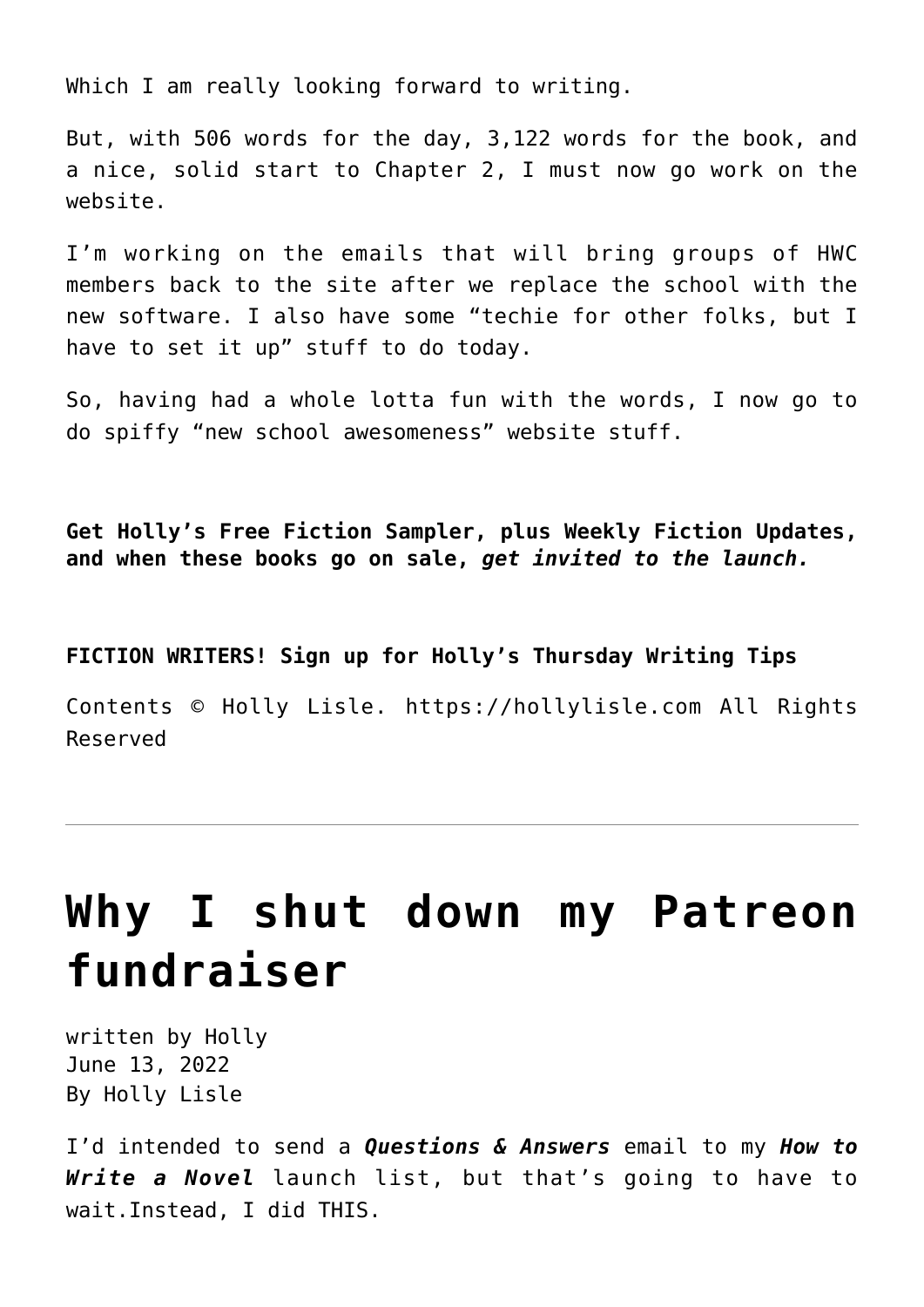### **Closed my "Move out of Florida while writing fiction" fundraiser.**

**Here's why — it's this clause in the Patreon Legal Agreement**

<https://www.patreon.com/legal>

*By posting content to Patreon you grant us a royalty-free, perpetual, irrevocable, non-exclusive, sublicensable, worldwide license to use, reproduce, distribute, perform, publicly display or prepare derivative works of your content.*

Understand that I read that clause and all the rest of them before signing up.

BUT… I'm not a lawyer, and I understood that clause to mean that Patreon was claiming the right to use my Patreon-created content (in other words, my POSTS) to promote the site.

I DID NOT think that they were claiming the right to use and abuse the content I was giving my patrons. In this case, three monthly chapters of the raw first draft of one of my current novels in progress, Dead Man's Party.

A friend emailed me with a link to this post, however:

[https://www.thepassivevoice.com/the-beginning-of-the-end-for-p](https://www.thepassivevoice.com/the-beginning-of-the-end-for-patreon/) [atreon/](https://www.thepassivevoice.com/the-beginning-of-the-end-for-patreon/)

Turns out, I was wrong. Patreon is claiming rights to my novel.

So I'm out. I sent the first copy of this email to my patrons using a private Patreon post, and then I shut down my Patreon fundraiser, and am now trying to figure out how to actually close my account.

I'm not letting this kill my dream of moving us out of Florida…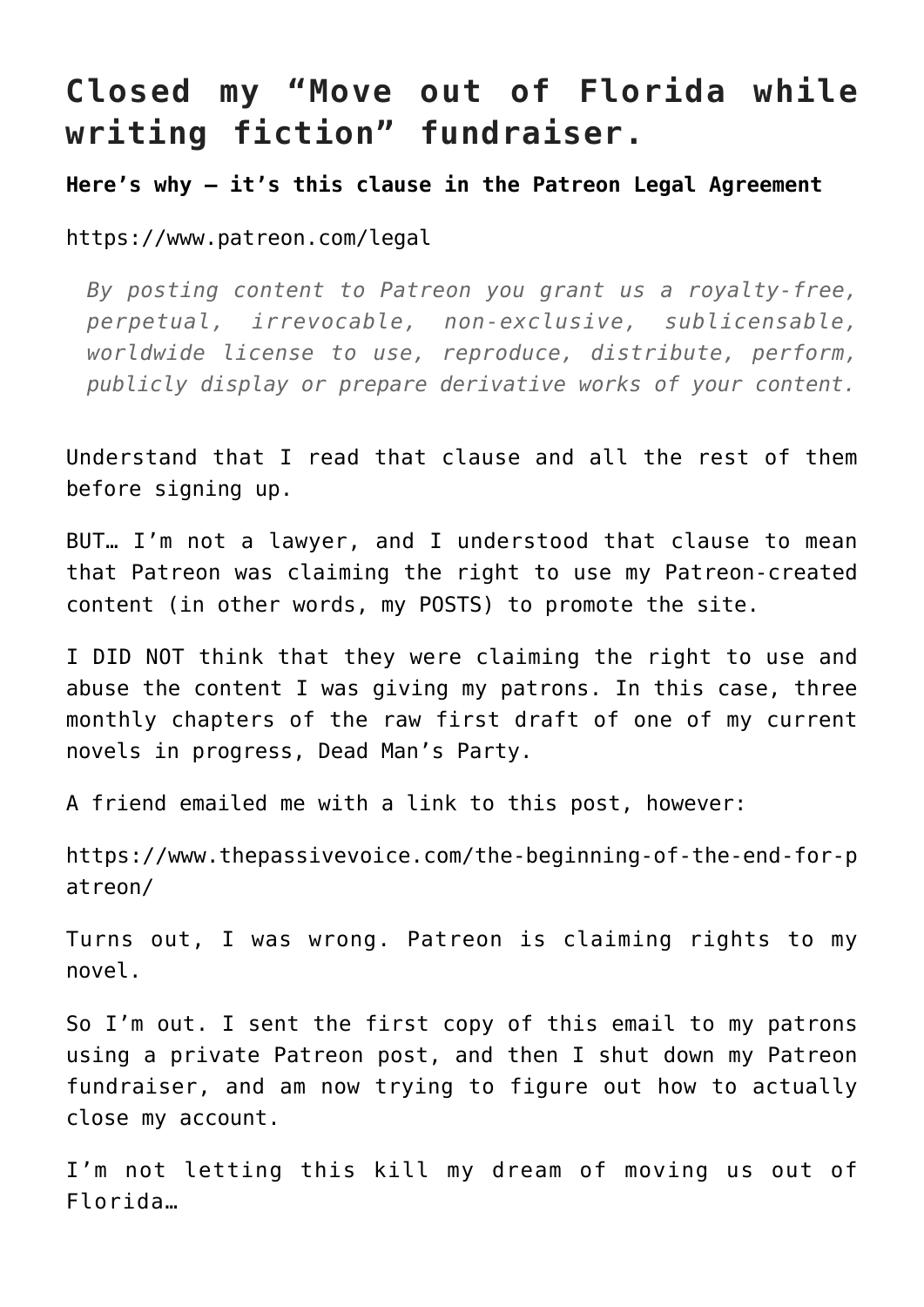…(hopefully before the next hurricane, if not the start of the hurricane season).

## **How you can help, if you want to —**

#### **IF YOU'RE HERE AS A WRITER:**

I have created original classes ranging from under ten dollars to way over a hundred. If one of the classes I offer could help you, then you buying it would help me.

## **MY COMPREHENSIVE CAREER-LEVEL CLASSES (in recommended order)**

**\*\*\* How to Write a Novel \*\*\*** 

[http://hollyswritingclasses.com/class/how-to-write-a-novel.htm](http://hollyswritingclasses.com/class/how-to-write-a-novel.html)  $\mathbf{1}$ 

*(IN LAUNCH: On sale ONLY through Tuesday APRIL 8 — Final Discount Launch)*

**How to Revise Your Novel:** 

[https://hollyswritingclasses.com/go/how-to-revise-your-novel.h](https://hollyswritingclasses.com/go/how-to-revise-your-novel.html) [tml](https://hollyswritingclasses.com/go/how-to-revise-your-novel.html)

#### **How to Write a Series:**

[https://hollyswritingclasses.com/go/how-to-write-a-series.html](https://hollyswritingclasses.com/go/how-to-revise-your-novel.html)

**How to Think Sideways: Career Survival School for Writers:** 

<https://hollyswritingclasses.com/go/how-to-think-sideways.html>

## **WRITING CRAFT SERIES (Each class is under \$10)**

#### **Create a Character Clinic:**

<https://hollyswritingclasses.com/go/characterclinic.html>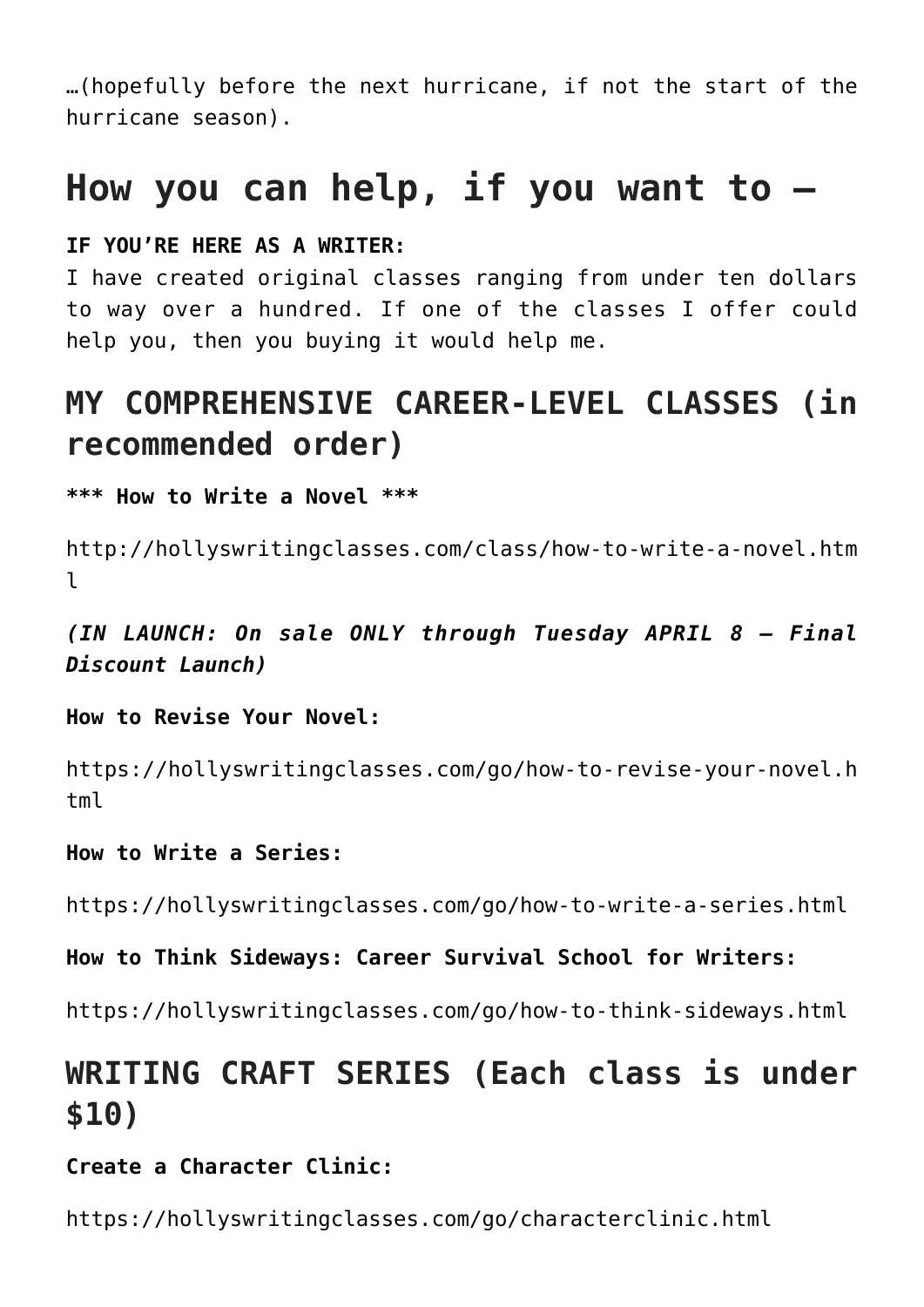**Create A Plot Clinic:** 

<https://hollyswritingclasses.com/go/plotclinic.html>

**How to Write Page-Turning Scenes:** 

<https://hollyswritingclasses.com/go/pageturningscenes.html>

## **WORLDBUILDING SERIES (Each class is under \$10)**

#### **Create A Language Clinic:**

<https://hollyswritingclasses.com/go/languageclinic.html>

#### **Create a Culture Clinic:**

<https://hollyswritingclasses.com/go/cultureclinic.html>

#### **Create a World Clinic:**

<https://hollyswritingclasses.com/go/worldclinic.html>

## **WORKSHOPS & MID-SIZED CLASSES (PRICES VARY)**

#### **How to Write Short Stories:**

[http://hollyswritingclasses.com/go/how-to-write-short-stories](http://hollyswritingclasses.com/go/how-to-write-short-stories-class.html)[class.html](http://hollyswritingclasses.com/go/how-to-write-short-stories-class.html)

#### **How to Write Villains:**

<http://hollyswritingclasses.com/go/how-to-write-villains.html>

#### **How to Write Dialogue with Subtext:**

<https://hollyswritingclasses.com/go/dialogue-subtext.html>

#### **Title Cover Copy Marketing Basics:**

<https://hollyswritingclasses.com/go/titlecovercopy.html>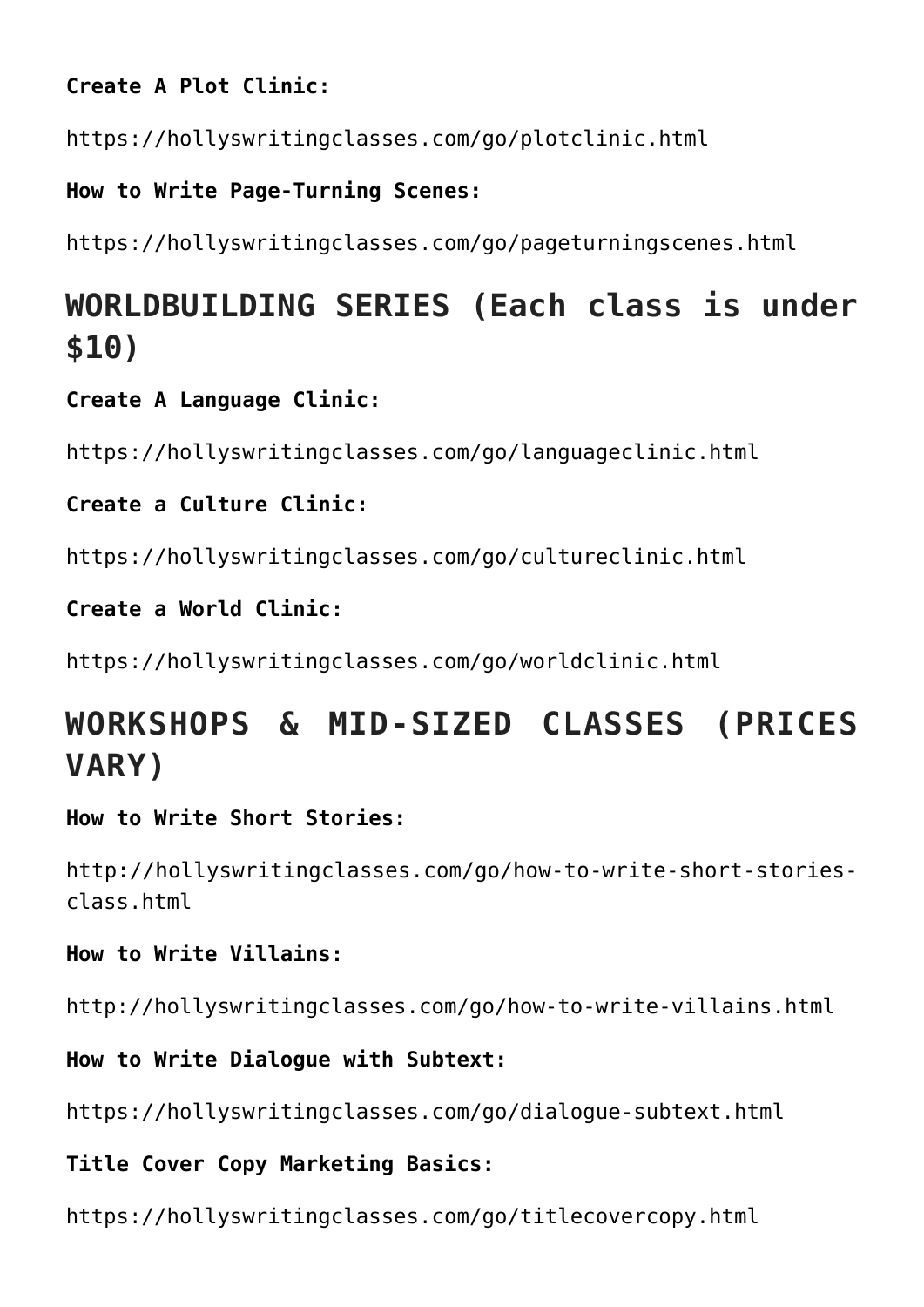#### **How to Find Your Writing Discipline:**

<https://hollyswritingclasses.com/go/writingdiscipline.html>

**How to Find Your Writing Voice:** 

<https://hollyswritingclasses.com/go/writing-voice.html>

#### **How to Motivate Yourself:**

<http://hollyswritingclasses.com/go/motivate-yourself.html>

#### **Beat Writer's Block:**

<https://hollyswritingclasses.com/go/beatwritersblock.html>

*FREE, INCLUDED WITH (also Free) SITE MEMBERSHIP*

#### **How to Write Flash Fiction That Doesn't Suck**

[https://hollyswritingclasses.com/go/free-flash-fiction-class.h](https://hollyswritingclasses.com/go/free-flash-fiction-class.html) [tml](https://hollyswritingclasses.com/go/free-flash-fiction-class.html)

===================

#### **IF YOU'RE HERE AS A READER:**

You can help out by buying some of my indie-published fiction.

### **SHORT STUFF, CURRENTLY AMAZON ONLY:**

#### **Light Through Fog:**

[https://www.amazon.com/Light-Through-Holly-Lisle-Singles-ebook](https://www.amazon.com/Light-Through-Holly-Lisle-Singles-ebook/dp/B0096F4HY0/) [/dp/B0096F4HY0/](https://www.amazon.com/Light-Through-Holly-Lisle-Singles-ebook/dp/B0096F4HY0/)

#### **Rewind:**

[https://www.amazon.com/Rewind-Holly-Lisle-Singles-Book-ebook/d](https://www.amazon.com/Rewind-Holly-Lisle-Singles-Book-ebook/dp/B00AY1OHAE/) [p/B00AY1OHAE/](https://www.amazon.com/Rewind-Holly-Lisle-Singles-Book-ebook/dp/B00AY1OHAE/)

#### **Strange Arrivals:**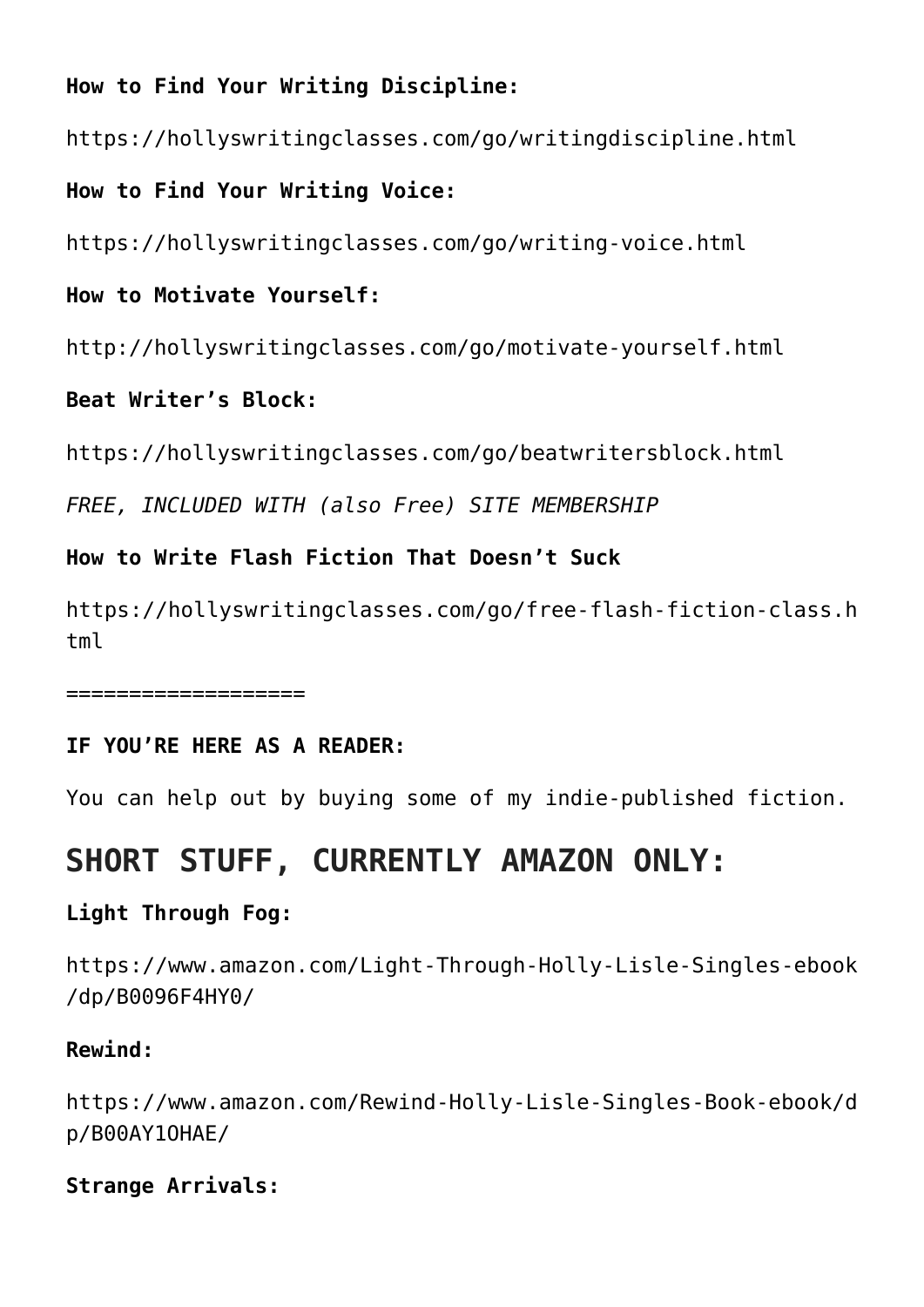[https://www.amazon.com/Strange-Arrivals-Twisty-Fantasy-Tales-e](https://www.amazon.com/Strange-Arrivals-Twisty-Fantasy-Tales-ebook/dp/B00EOWMYRW/) [book/dp/B00EOWMYRW/](https://www.amazon.com/Strange-Arrivals-Twisty-Fantasy-Tales-ebook/dp/B00EOWMYRW/)

### **FANTASY – ARHEL TRILOGY**

#### **Fire in the Mist:**

<https://books2read.com/FireInTheMist>

#### **Bones of the Past:**

<https://books2read.com/BonesOfThePast>

#### **Mind of the Magic:**

<https://books2read.com/MindOfTheMagic>

### **DARK SCIENCE FICTION-ISH**

#### **SETTLED SPACE**

**Both of the Cadence Drake novels** — *Hunting the Corrigan's Blood* and *Warpaint*, are off sale while I come up with new titles and new cover art for them, and new key words, descriptions, and other marketing that allows me to correctly put them in front of the audience that likes a few vampires and a bit of horror with its spaceships.

**The Longview Chronicles** (complete Series) is in the same universe — still dark, but without the vampires:

<https://books2read.com/longview-chronicles>

**Or you can get the individual stories:**

**Born from Fire:** 

<https://books2read.com/born-from-fire>

#### **Suzee Delight:**

<https://books2read.com/the-selling-of-suzee-delight>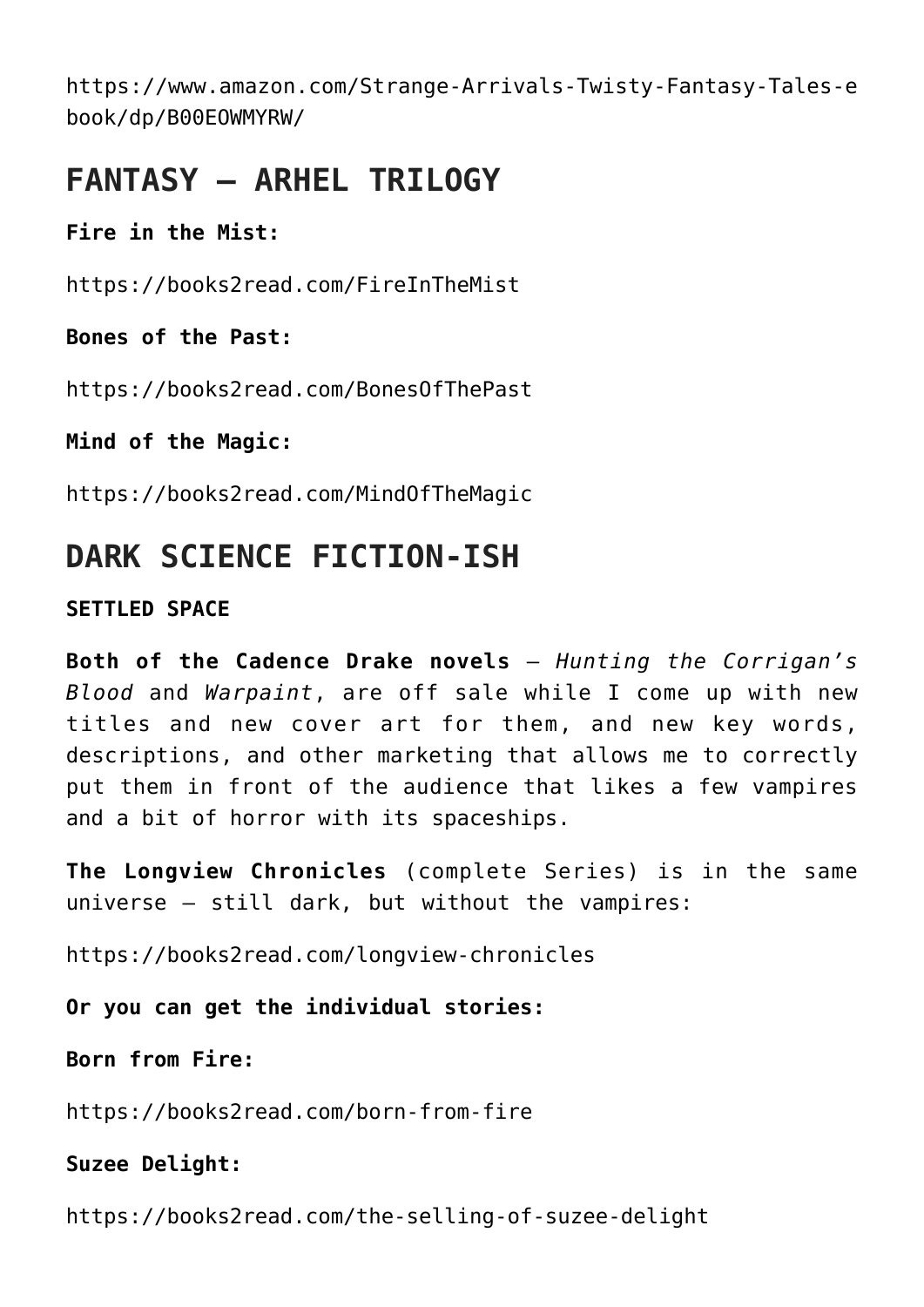#### **Philosopher Gambit:**

<https://books2read.com/the-philosopher-gambit>

#### **Gunslinger Moon:**

<https://books2read.com/gunslinger-moon>

**Vipers' Nest:** 

<https://books2read.com/vipers-nest>

**The Owner's Tale:** 

<https://books2read.com/the-owners-tale>

### **STANDALONE URBAN FANTASY**

#### **Minerva Wakes:**

<https://books2read.com/minerva-wakes>

### **PARANORMAL SUSPENSE**

#### **Author Page:**

<https://books2read.com/ap/xbzgyx/Kate-Aeon>

#### **Midnight Rain:**

<https://books2read.com/midnight-rain>

#### **Last Girl Dancing:**

<https://books2read.com/last-girl-dancing>

#### **I See You:**

<https://books2read.com/i-see-you>

I have much more fiction that's commercially published, or which is out of print and has reverted to me, but which I have not yet republished.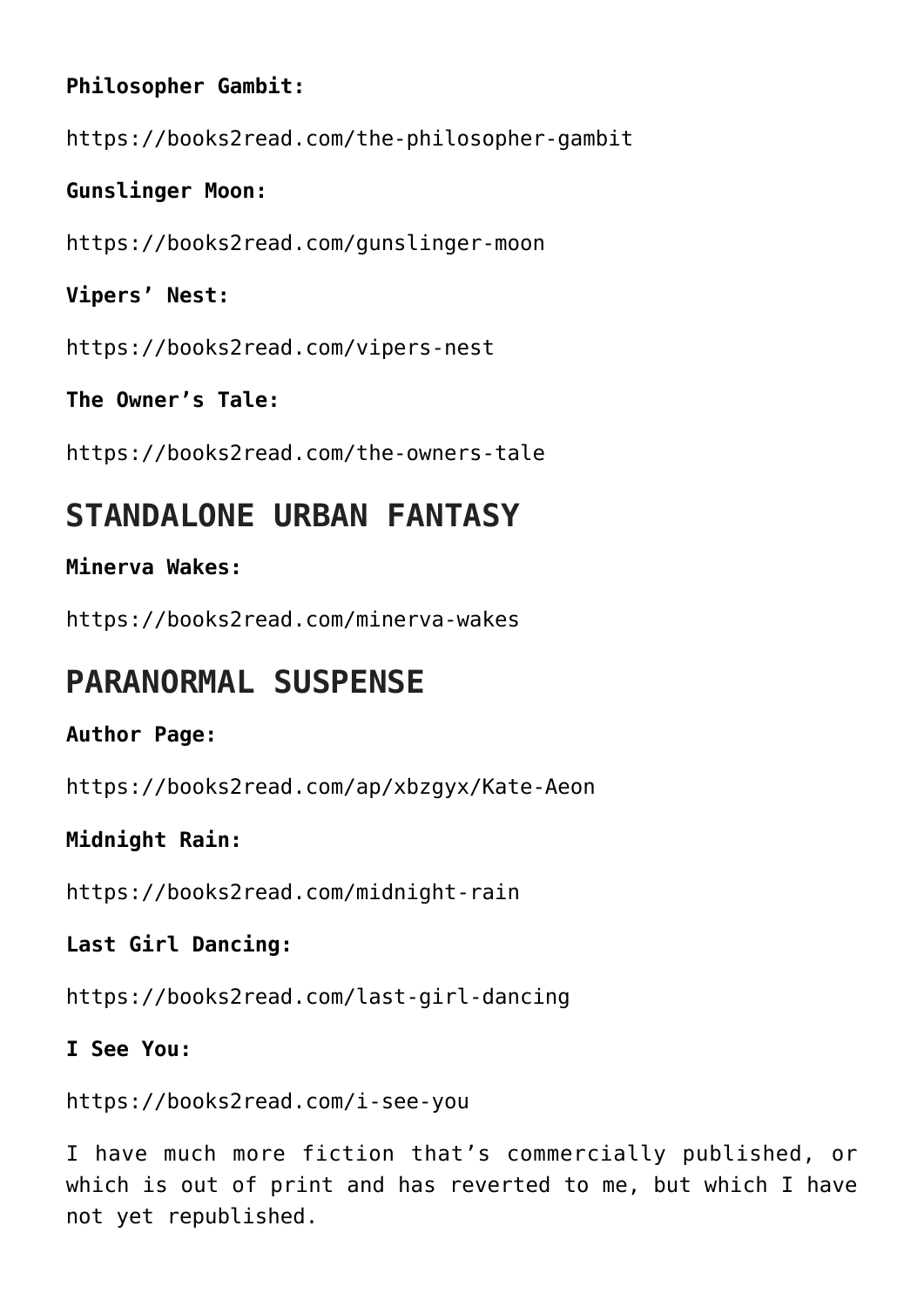I'm not linking to ANY of that fiction, because your purchase of used books or books where publishers haven't paid royalties in years will not help me.

#### **So there we are.**

**I want to thank all my patrons again, and I am so sorry that I had to do this, but there is no way I can permit this:**

### **Excerpted from Patreon Legal Terms**

*You keep full ownership of all content that you post on Patreon, but to operate we need licenses from you.*

*By posting content to Patreon you grant us a royalty-free, perpetual, irrevocable, non-exclusive, sublicensable, worldwide license to use, reproduce, distribute, perform, publicly display or prepare derivative works of your content.* 

## **No. Just NO. Holly**

**P.S.** I have had one of my Patreon patrons already ask me how she could continue to support me on a monthly basis.

#### **Here's the answer I gave her:**

*"I'll look into what's available. Right now, I'm crushed to discover the rights Patreon actually claimed, and worried about getting involved with any other site. So I'm in limbo. You'll find my blog at HollyLisle.com. I'll be keeping my folks there up to date on how I deal with this. It sucks.*

*Hugs, and thank you for asking."*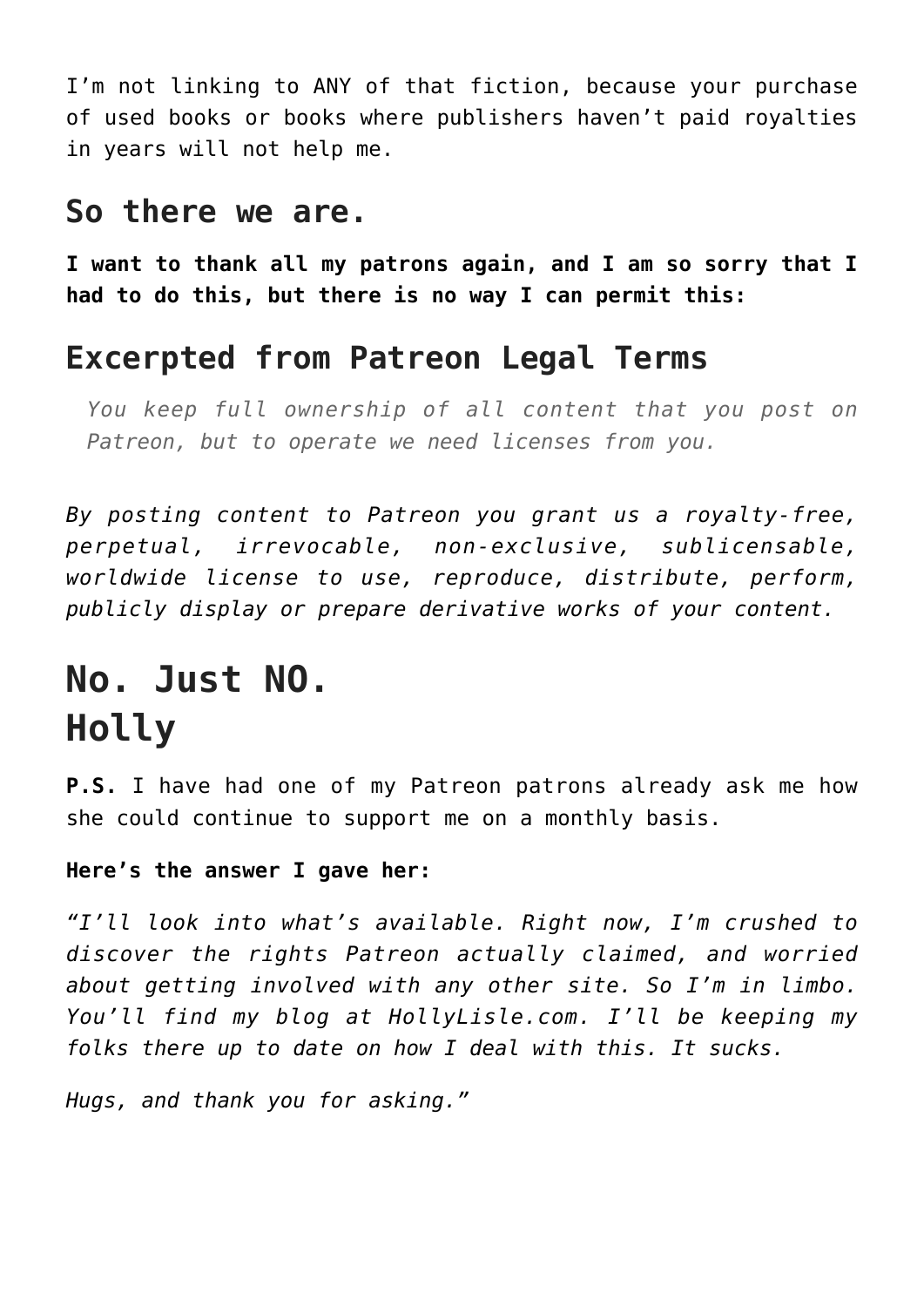### **Why is EVERYBODY on my blog, my mailing list, and in my forums getting this?**

**Because if you know me, you're probably either a reader or a writer.** If you're a writer, you may be considering using Patreon, and you need to know. If you're a reader considering funding someone on Patreon, THEY need to know.

And this is the ugliest, broadest rights-grab I have personally ever seen. Or sadly, been caught up in.

Contents © Holly Lisle. <https://hollylisle.com> All Rights Reserved

# **[The writing shop on](https://hollylisle.com/the-writing-shop-on-hollyswritingclasses-com-is-now-live/) [HollysWritingClasses.com is](https://hollylisle.com/the-writing-shop-on-hollyswritingclasses-com-is-now-live/) [now live](https://hollylisle.com/the-writing-shop-on-hollyswritingclasses-com-is-now-live/)**

written by Holly June 13, 2022 [By Holly Lisle](https://hollylisle.com)

Even though my new Holly's Writing Classes site is still in high beta, I'm delighted to [finally have the writing shop](https://hollyswritingclasses.com/index.php?page=shop) [open.](https://hollyswritingclasses.com/index.php?page=shop)

We haven't made the site pretty yet, and for the moment the shop is very plain and simple (no frills), but things work now.

So I've brought back many of my previous classes, and am still working on getting the rest of them live.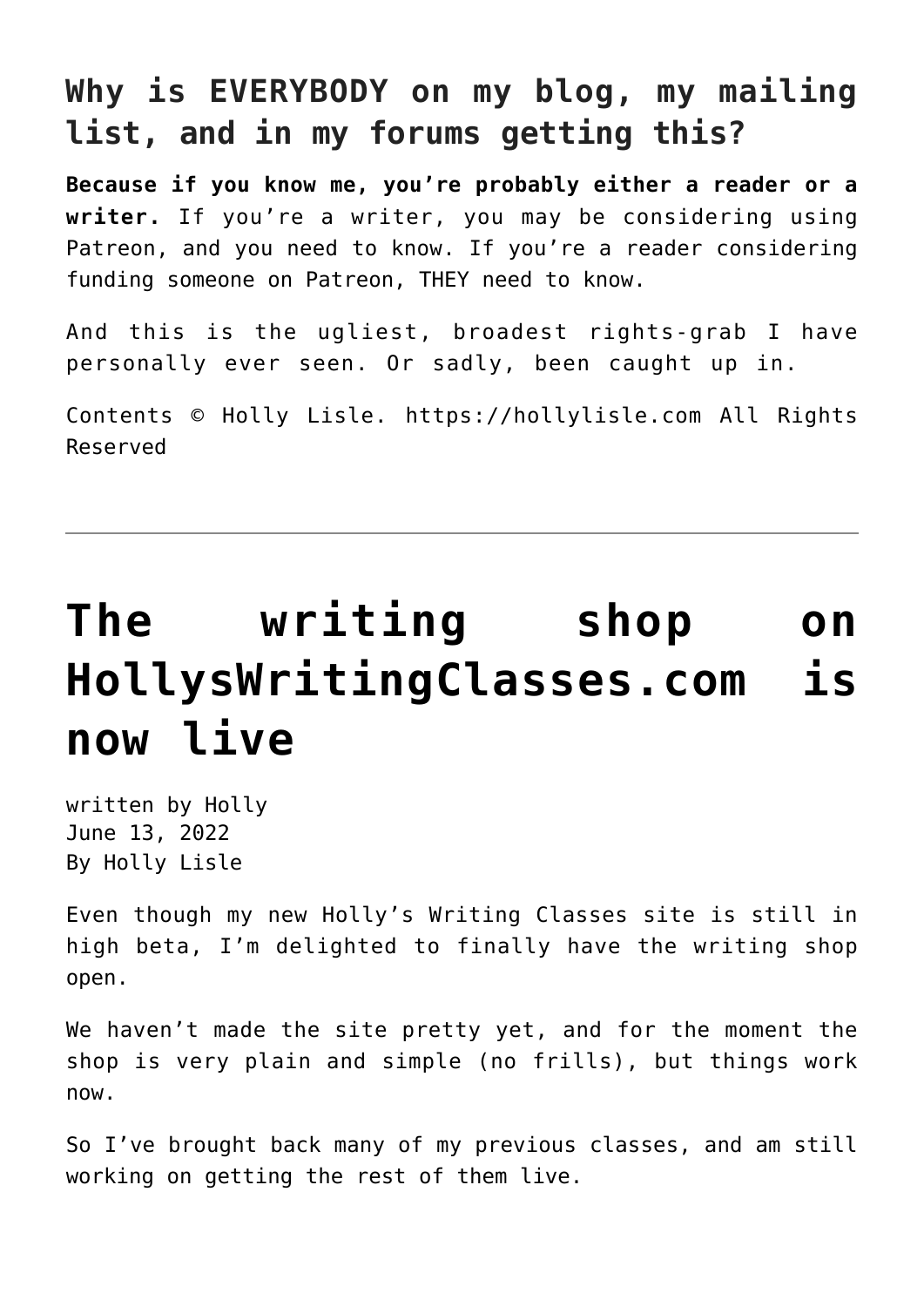I'm also building new workshops and classes.

The one I'm working on currently is **Title. Cover. Copy. Book Marketing for Fiction Writers.**

That's going to go live in the next couple of weeks. Following that will be a workshop on developing your writing voice.

I'm excited. It's taken a long time to get to this point, but I'm glad to finally be here.

And a quick note. **Both How To Think Sideways** and **How to Write A Series** are coming back, but are not back yet. Both classes are so big that we're having to develop better ways for students to navigate through them easily.

Just getting from page to page was a problem in previous versions. That will not be a problem when they go live on this site.

Contents © Holly Lisle. <https://hollylisle.com> All Rights Reserved

# **[Things Don't Look Good for My](https://hollylisle.com/things-dont-look-good-for-my-future-with-apple/) [Future With Apple](https://hollylisle.com/things-dont-look-good-for-my-future-with-apple/)**

written by Holly June 13, 2022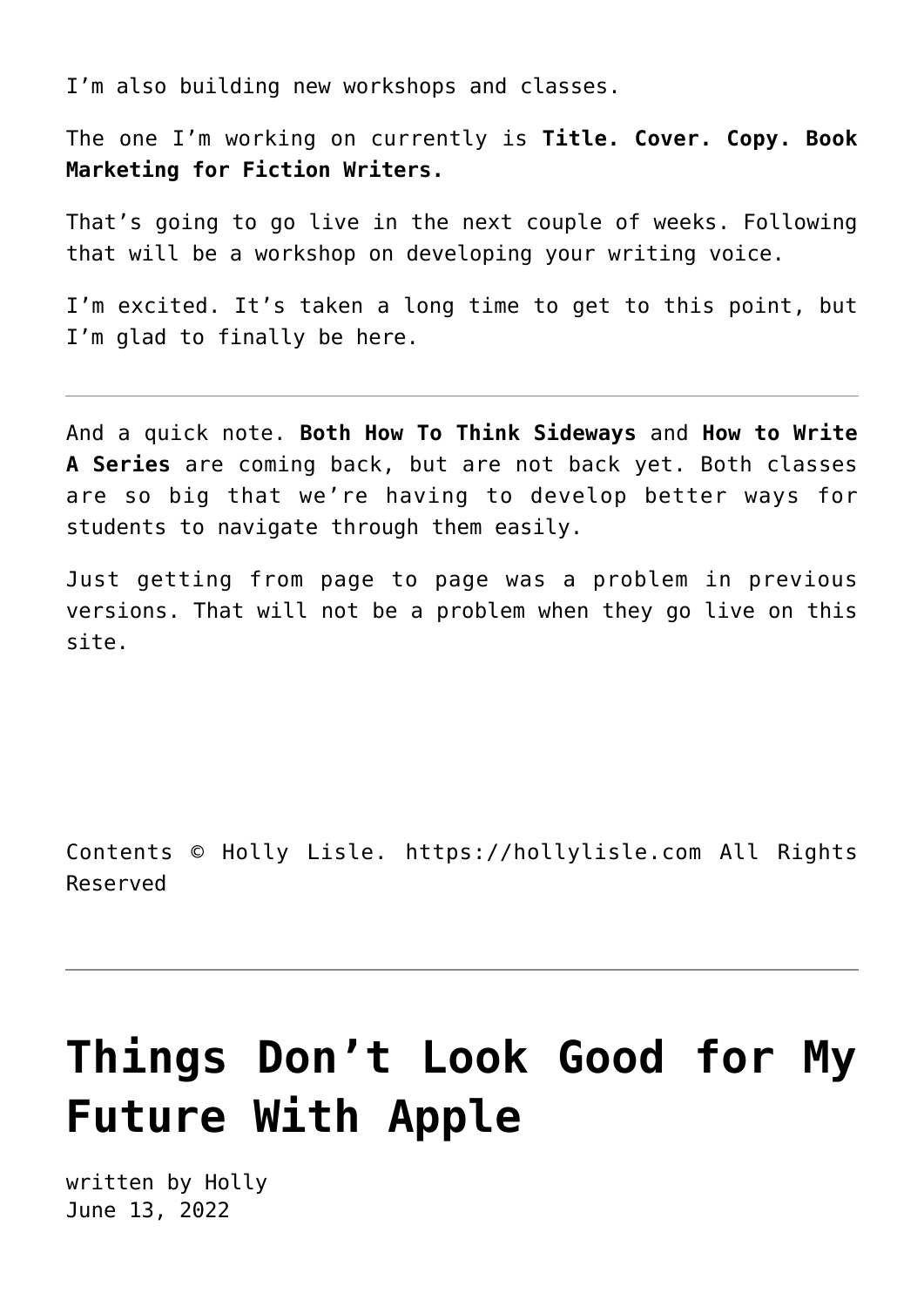[By Holly Lisle](https://hollylisle.com)

This is the follow-up post to *[Uncrippling the Lesson](https://hollylisle.com/uncrippling-the-lesson-the-aftermath/)*.

As I said I would, I paid my book packager to create a separate version of **How To Think Sideways, Lesson 6** that did not include links to Apple.

I uploaded the corrected version.

A couple days later, I got this message:

*Dear Holly Lisle,*

*One or more assets from your submission, How to Think Sideways: Career Survival School for Writers, need to be replaced:*

*Ticket #: 1438977 Ticket Type: Book Asset Apple ID: 541126811 ISBN: 9781937533304 Vendor ID: 9781937533304 Please note that the changes in this ticket were not executed. The ticket has been returned to you for additional corrections. Please make all of the changes requested below. Full book asset: Competing Website(s) Rejected Reason(s): Competing Website(s) Notes: Jun, 29 2012, 12:13PM – Apple: Book file contains links from competitors: Amazon, in the chapter Q&A 6, under "Question 9" Jul, 18 2012, 4:54AM – Apple: The following ticket task(s) have been updated by the feed: Full epub*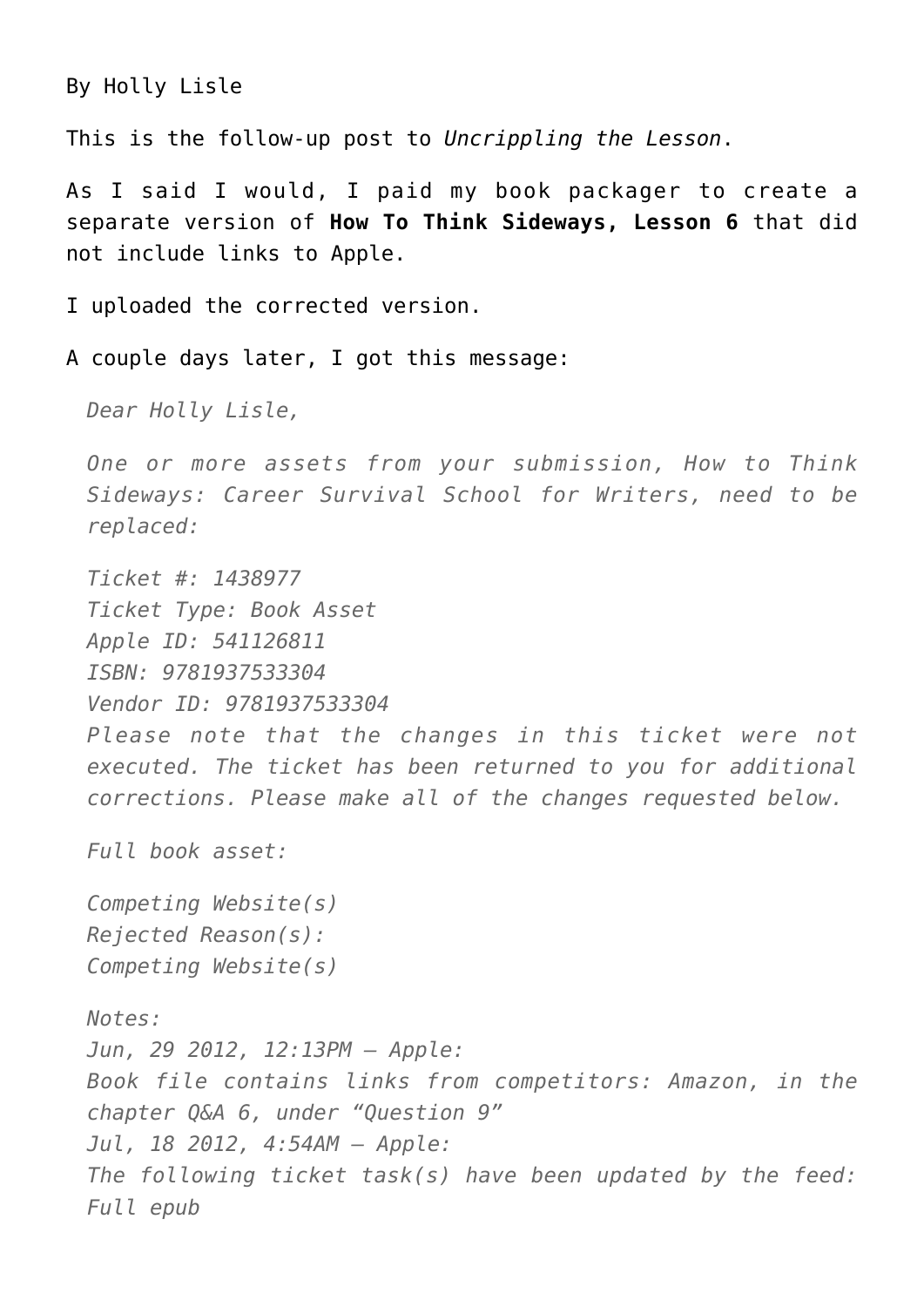*Jul, 18 2012, 4:54AM – Apple: Epub internals validation passed Jul, 18 2012, 1:21PM – Apple: Please Note: The original change request was not fulfilled. Your changes were not saved. Previous issue was not addressed. Please review your file before resubmitting it. Thank you.*

## **Problem is, the changes WERE executed.**

And I tested and uploaded the corrected file again, just to be sure. It's still blocked with the "Fix this first" ticket attached.

I've contacted Apple through their producer customer service. Best case, I'll hear back from them Monday, and this file and Lesson 13 will be cleared, and I'll be able to continue adding the rest of the course. In the best-case scenario, it may take longer than Monday.

### **Worst case…**

…between Lesson 6, which Apple has rejected three times now (in spite of the changes it requested having been made), and Lesson 13, which is still unavailable, though with no error message to let me know why, I'm going to end up having to pull the course off of Apple permanently. I cannot offer just SOME of the lessons.

So for those of you who are die-hard iBookstore fans, I'm preemptively stating here: **"I have done everything I am willing to do to fix this."** If Apple does not want my course content, or the content of some of the lessons, on the iBookstore, **I CANNOT fix that.**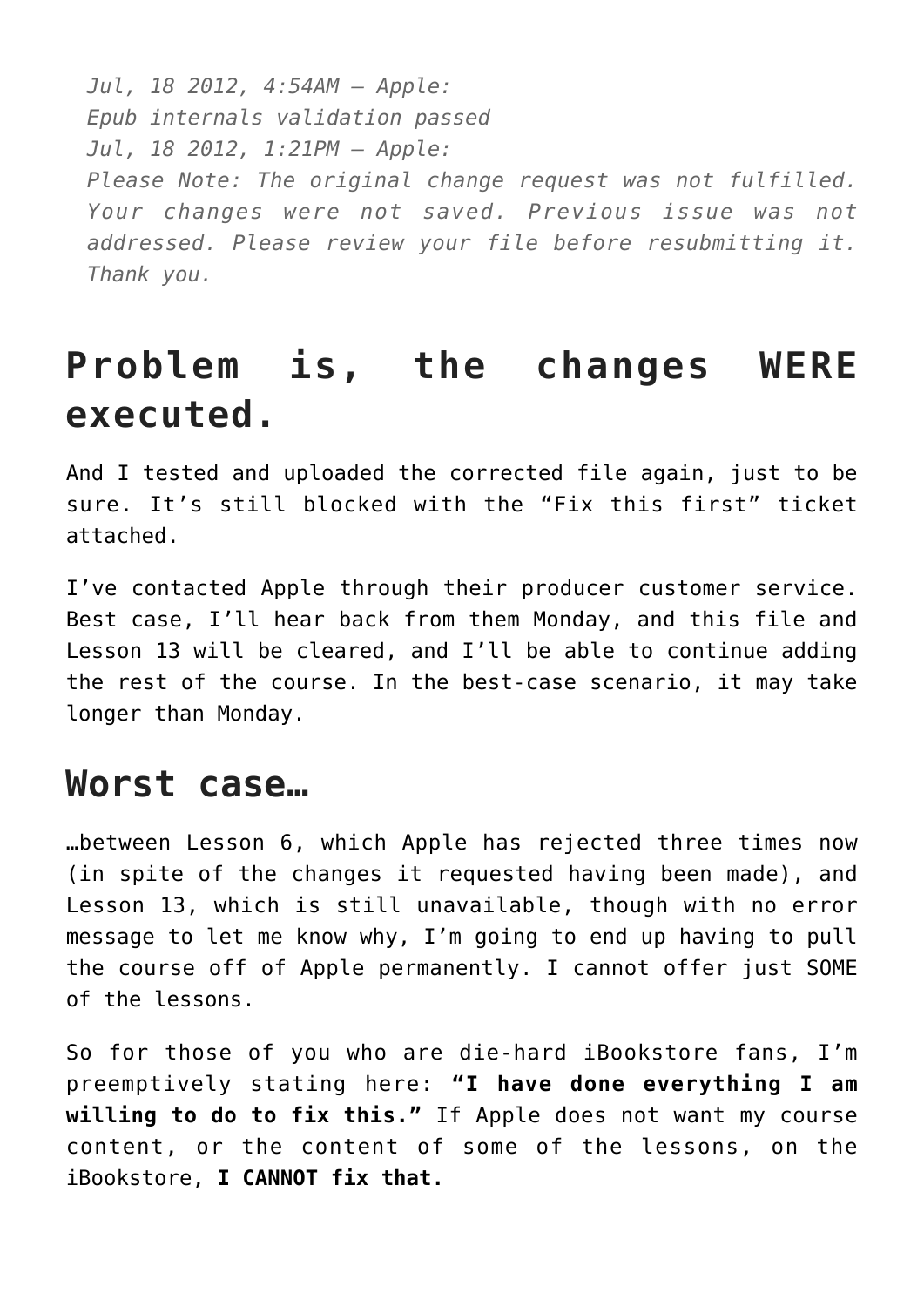And if I have to pull the **How to Think Sideways** course from the iBookstore because some lessons do not meet whatever criteria Apple has set that are beyond what I can fix (*MEANING I will NOT rewrite ANY portion of the lesson content itself*), I will not waste my time trying to get **How to Revise Your Novel** accepted. Nor will I offer my novels there. Nor will I continue to make available those courses that have been deemed acceptable. Such of my presence as I am capable of removing, I'll remove.

(I have no control over my work offered by other publishers.)

If that means you'll no longer buy my work, I'm sorry. I'll note that [DRM-free epubs of the course are available from my](http://howtothinksideways.com/shop/) [own shop](http://howtothinksideways.com/shop/), and they will work on your iPhone and iPad. **If your issue is buying things from Amazon, you don't have to.** If your issue is punishing me because I am not willing to jump through hoops beyond those through which I've already jumped…

…well, **you** wouldn't have gotten anything useful out of the course anyway.

Contents © Holly Lisle. <https://hollylisle.com> All Rights Reserved

# **[This is the price for a Short](https://hollylisle.com/this-is-the-price-for-a-short-courses-community-membership/) [Courses Community membership.](https://hollylisle.com/this-is-the-price-for-a-short-courses-community-membership/)**

written by Holly June 13, 2022 [By Holly Lisle](https://hollylisle.com)

I'll offer two ways to pay: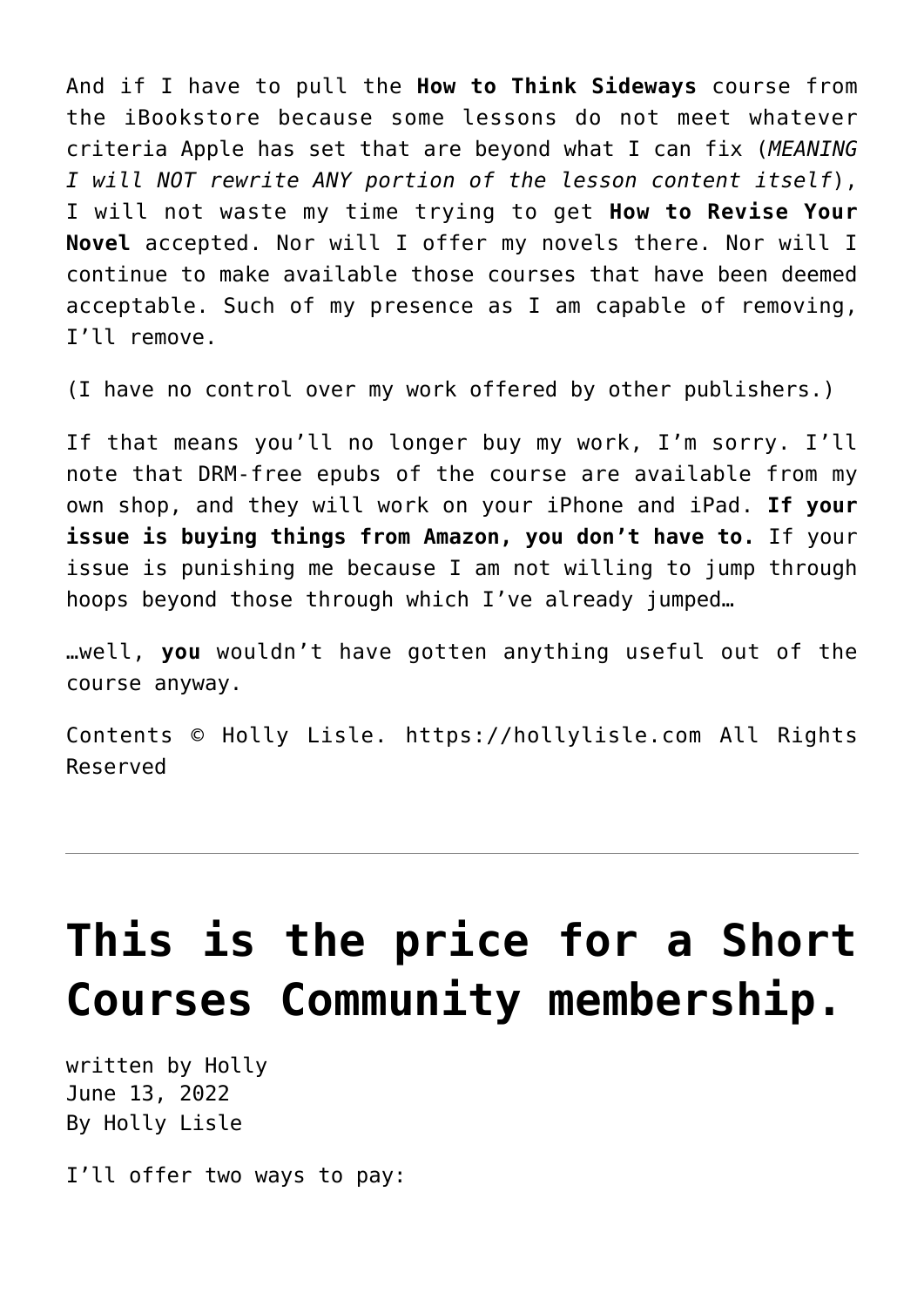**PAYMENT PLAN PRICE:** The price for a **[SHORT COURSES Membership](http://howtothinksideways.com/short-courses-intro/)** is going to be \$5 a month for six months. After the final payment, the student becomes a lifetime member at the SHORT COURSES level.

At any point during the six months in which payments are being made, the student can quit and receive a refund for the current month, and will no longer be a member.

**SINGLE PAYMENT PRICE:** One payment, \$30. Student becomes a *provisional* lifetime member at the **[SHORT COURSES level](http://howtothinksideways.com/short-courses-intro/)**. At any time during the first 60 days, the student can request, and receive, a full refund, and no longer be a member. After the first 60 days, the student becomes a lifetime member.

**100% of either membership will be applicable to upgraded memberships.** Meaning that at ANY TIME you choose to upgrade, you can apply the \$30 you paid for SHORT COURSES membership to your Think Sideways or Revise Your Novel memberships; in other words, you can give yourself a \$30 discount on either of those memberships. (Likewise, you'll be able to apply the cost of upper-level memberships to OTHER upper-level memberships.)

This was the price I'd originally intended to charge for SHORT COURSES, and no one gave me a good reason to raise it.

## **But SHOULD you join?**

**[The price discussion brought up some interesting questions](https://hollylisle.com/how-much-should-i-charge-for-writers-community-membership/)** about the community and its value to writers, along with the question, "Why should I join?"

The short answer to this question is, in most cases, **you shouldn't.** Most writers are looking for a social venue, and won't benefit from the community.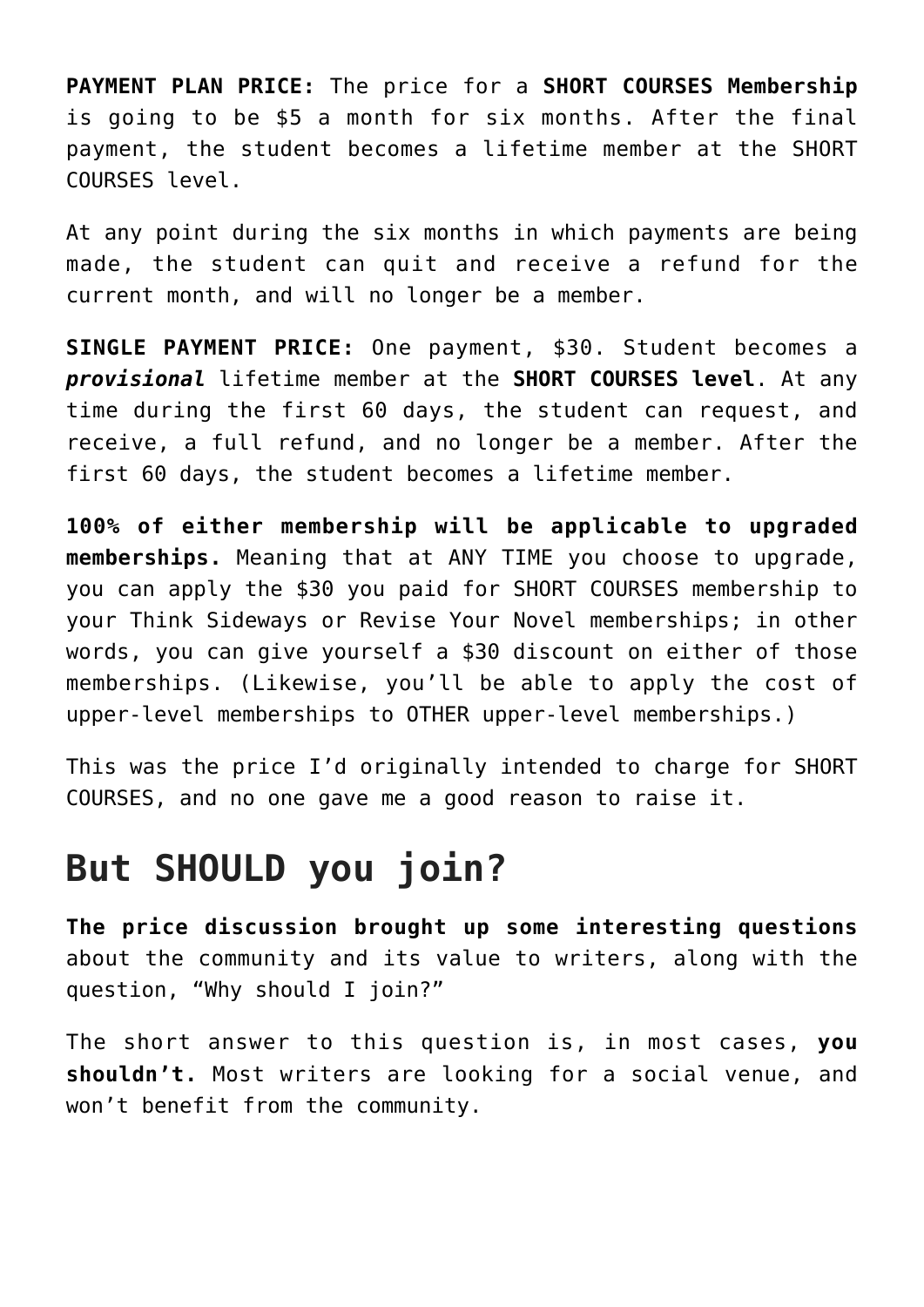## **The point, the purpose, and the value of the Writers' Boot Camps Community**

I'm going to quote myself from one of my replies in in the price discussion:

*I'm already publishing HTTS and HTRYN as individual lessons on the big platforms (the HTTS lessons will go out to Hitch for compiling in about another week, once I have all the links updated in the lessons to reflect the new workgroups and the worksheet landing pages. This is old news. But I don't intend to charge Kindle's top 70% royalty price (9.99) for each lesson. I'm coming in significantly under that. (That MAY be new news. I'm not sure if I've mentioned this before.)*

*But my personal statistic (90% of people who get the community for free don't use it) is WHY I don't want to charge the maximum amount possible for the lessons, and to use that money to offset the price of community membership: I don't want people to pay for something they don't use. In other words, I don't want ten people to buy the course on Kindle, and have nine of them subsidize the one member who joins the community and gets as much out of it as my active current students do.*

*So the question becomes…what does my community offer to students that makes it worth paying for, and why will some writers want to join?*

*And the answer to that is:*

*The community supports the courses. Period. It isn't a "social" community. (It has social elements–there are open discussion boards and the writers who use them have a LOT of fun discussing various topics.) This is a hard concept for*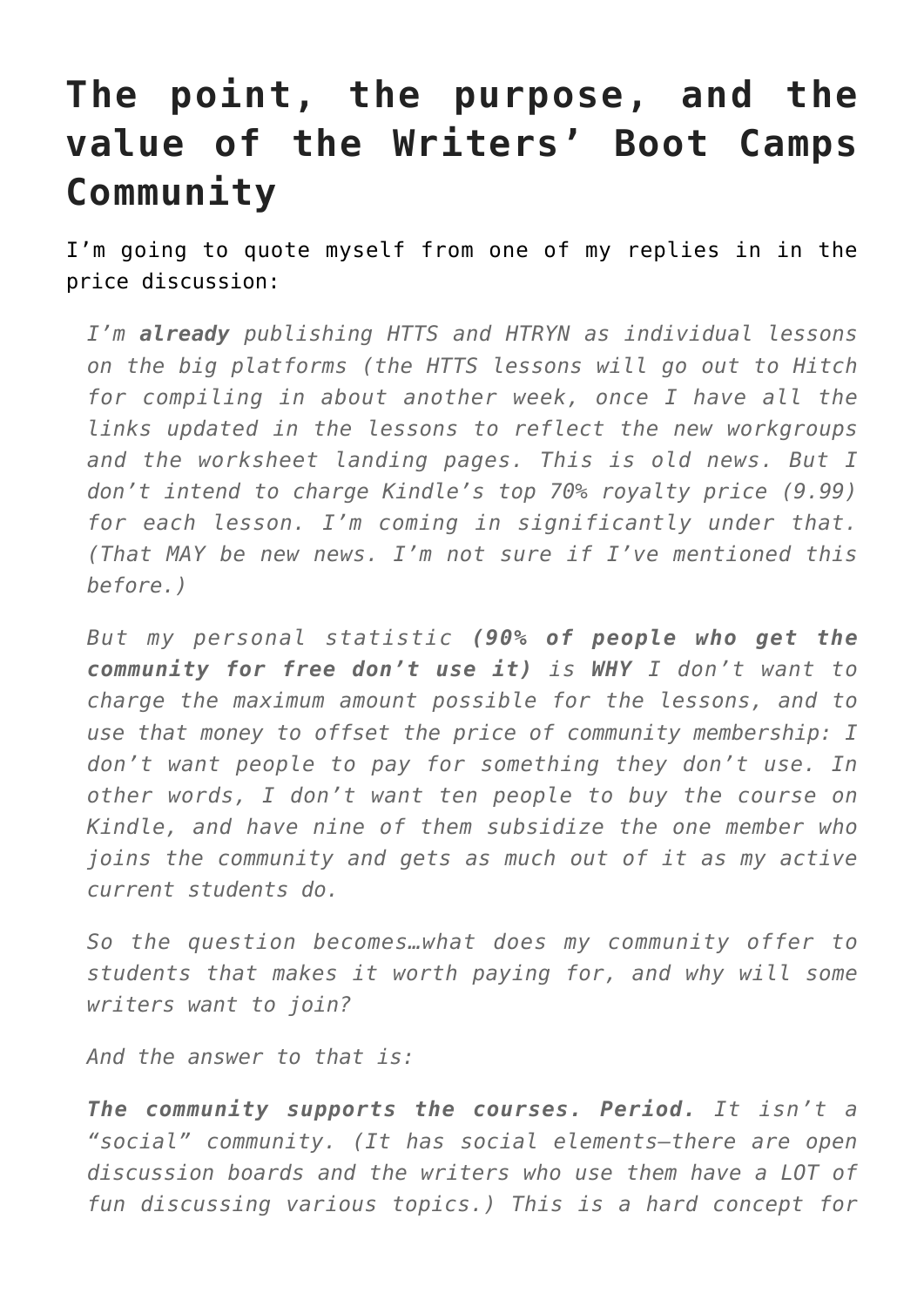*most people to get, because almost all forums are essentially social gatherings, where people talk about work, but don't work.*

## *The Writers' Boot Camps are built around work.*

*I've written something like a dozen courses now (HTTS, HTRYN, HTWAS, Plot, Plot Outline, Character, Language, Culture, Scenes, Dialogue and Subtext, Beat Writer's Block, Motivate Yourself, Writing Discipline, 21 Ways to Get Yourself Writing, the upcoming Mugging the Muse Second Edition Course…, and the upcoming Create A World Clinic) okay, so FOURTEEN now available with two more on the way—MTM: 2nd Edition is due for release next week and Create A World Clinic is due for release when I wrap up this overhaul and get WARPAINT finished…*

*…And the community is the place where the people who bought the "textbooks" have a live class where they can work through their lessons with other folks who are taking the same courses.*

*The workgroups are now open, not assigned, and set up lesson by lesson. I'm currently building out the Short Courses boards with the individual lesson posts. (These have been empty until now, because until I had the software with which I could invite Short Courses students to join, there was no point in doing the work of building out the boards.) If you're already a community member and you log in and go to the new [Mugging the Muse: 2nd Ed Workgroup](http://howtothinksideways.com/forum/viewforum.php?f=248), you'll see how the Short Course Workgroups will work.*

## *The community is my duplication of*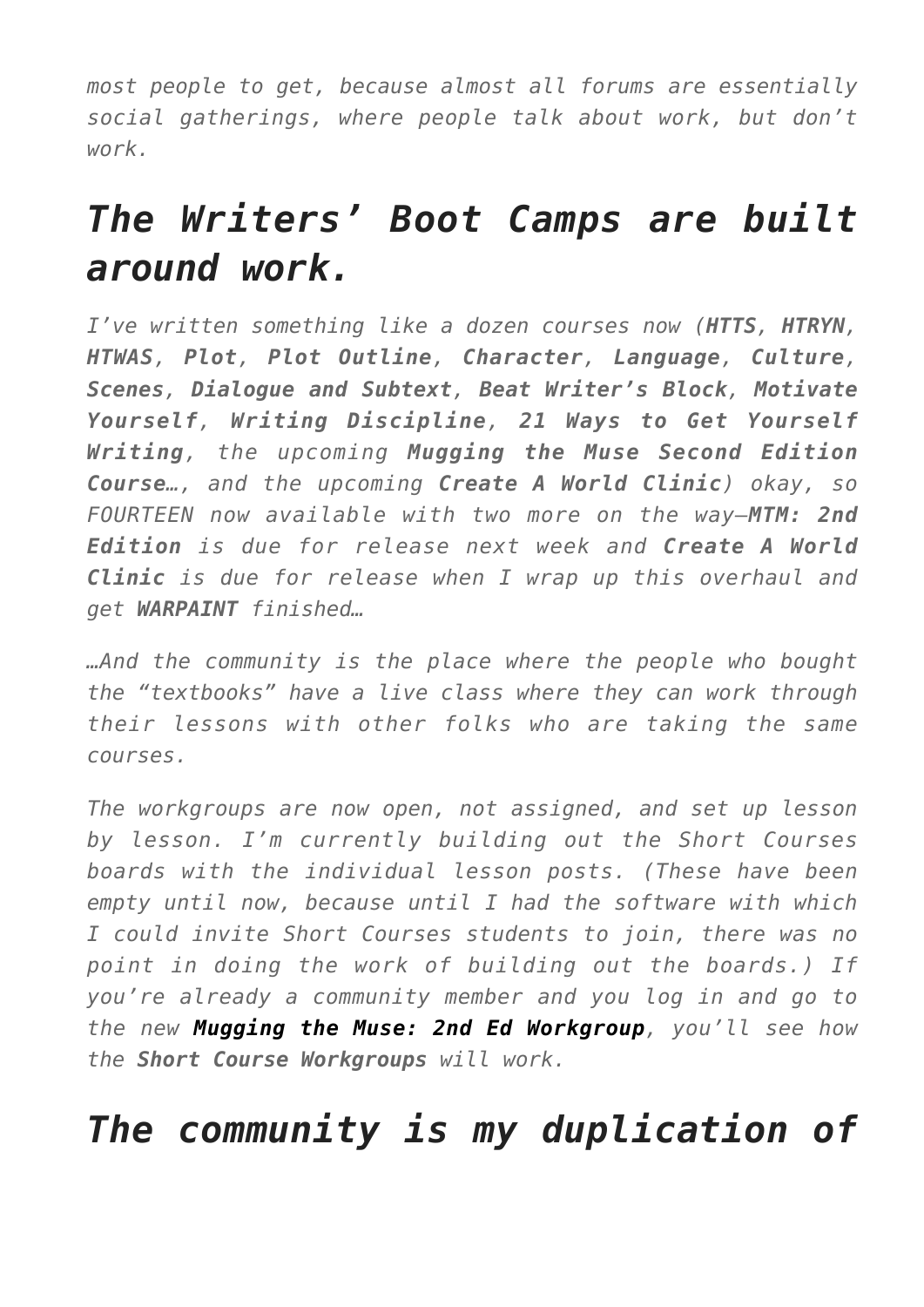## *the process I used to get published.*

*This is why I've gone to such trouble and expense to build the community and to build a way for new people to join it by choice.*

*I learned much of how to make my work publishable by belonging to a writers' group when I was just getting started. I didn't learn much from what the other members told me about what I was doing wrong. Or right. I learned from figuring out what THEY were doing wrong. And right.*

*So I've set up the community based around workgroups, where writers can present snippets of work that are giving them problems, and receive comments from other students on these. Where, lesson by lesson, they can work through my processes and techniques, and get and GIVE feedback from other students doing the same lessons. And where they can read through solutions discovered by students ahead of them.*

*This is why the boards are private, why moderators monitor them, why I don't make the thing public and invite everyone to join. It's a place for my students who want to accelerate what they're learning in the lessons by taking what they've learned and applying the concepts and principles to work other than their own.*

*My objectives with the community are:*

- *High signal to noise ratio—conversation stays focused on writing*
- *High content to filler ratio—the majority of the posts should give students something valuable for the time they've invested in reading them*
- *High work to play ratio-–the boards are primarily dedicated to classwork, publishing, marketing, and self-promotion, not to general conversation*